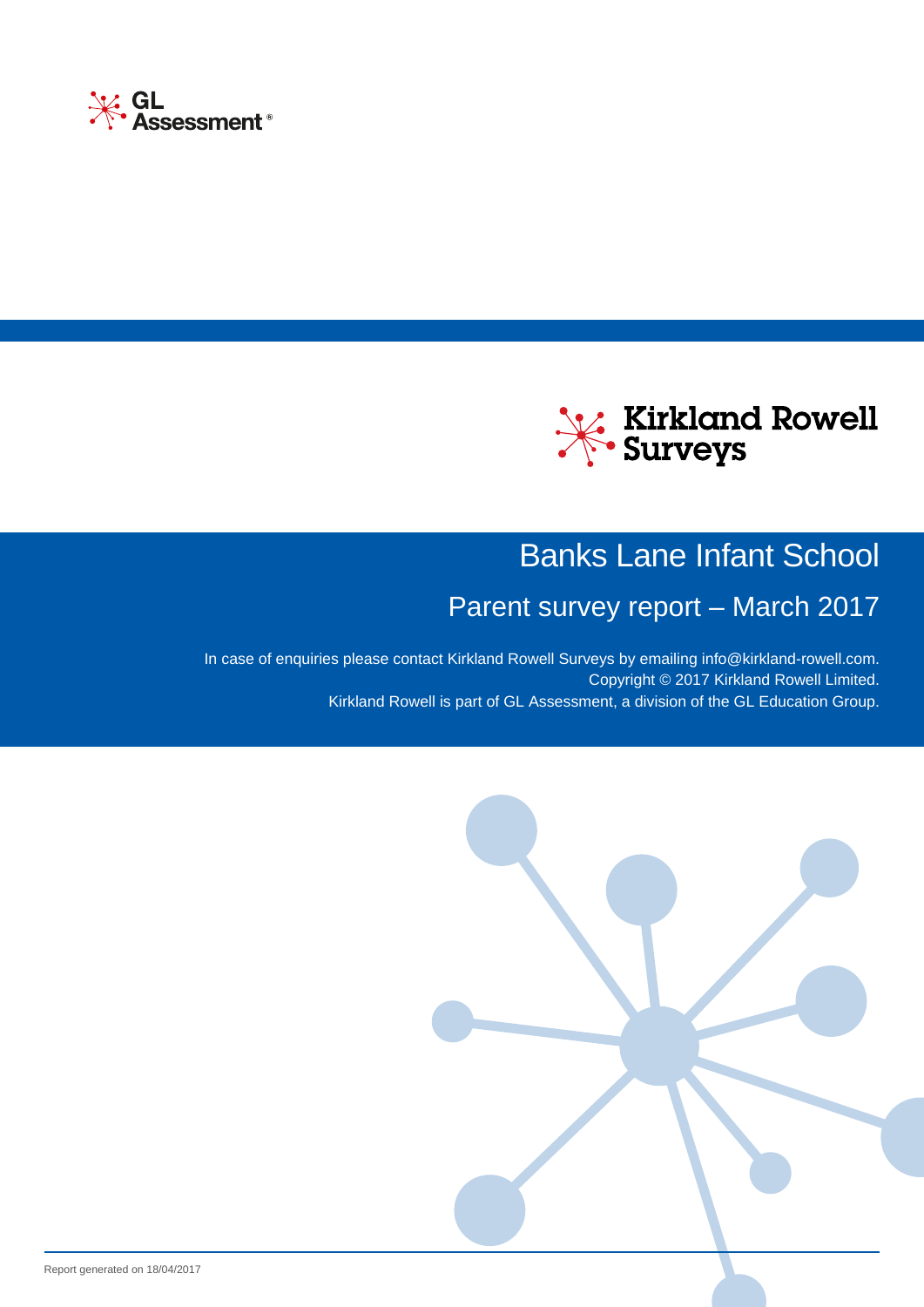## **Contents**

|                |                             |                                                                                                                       | Page              |
|----------------|-----------------------------|-----------------------------------------------------------------------------------------------------------------------|-------------------|
| $\mathbf{1}$ . | <b>Executive summary</b>    | An overview of findings for this survey with comparison to the<br>previous survey if applicable.                      | 3                 |
| 2.             | Key results                 | Satisfaction levels for non-academic and additional criteria.                                                         | 8                 |
| 3.             | Parental priorities         | Importance ratings and priorities for improvement.                                                                    | $12 \overline{ }$ |
| 4.             | Standing out from the crowd | Linking your survey data to the current Standing out from the crowd<br>evaluation schedule.                           | 17                |
| 5.             | Unexpected results          | Highlighting any particularly unusual or unexpected results.                                                          | 21                |
| 6.             | Standard analysis           | Analysis of all remaining data which may include gender analysis,<br>healthy lifestyle, parental values and homework. | 23                |
| 7.             | Year group analysis         | Year group scores compared to national averages.                                                                      | 27                |
| 8.             | Appendix                    | Supplementary data and further information.                                                                           | 30                |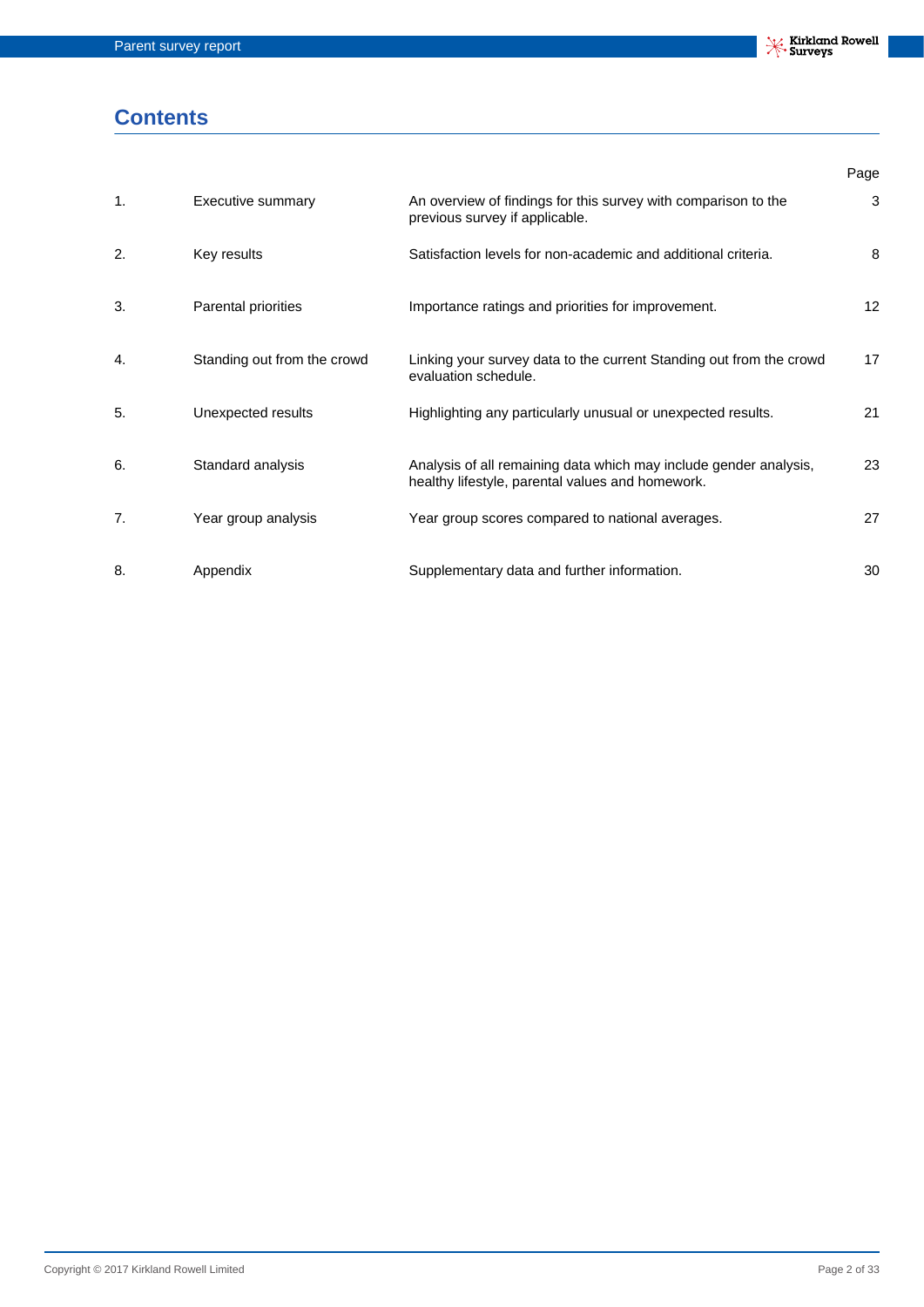# <span id="page-2-0"></span>**Executive summary**

This report details the findings of the first Kirkland Rowell Parent Survey for Banks Lane Infant School. The report measures the levels of satisfaction among the pupils' parents for a range of criteria, which have been previously identified as being important to the parents of school pupils. The report measures the relative importance of the criteria surveyed, as well as providing results tables that identify the perceived strengths and weaknesses of the school in the year to March 2017. The report also measures performance with regard to overall satisfaction and improvement.

## **Summary of results for this survey**

- **•** 88 completed questionnaires were returned representing a response rate of 28.4%. The response meant that data could be drawn for all criteria.
- **•** The parents gave an excellent overall performance score (90.8%) (see page 5).
- **•** Of the parents whose children were not in their first year at the school 38% said the school had improved over the last year and 2% thought that the school's performance was worse (see page 23).
- **•** Of the parents of new pupils, 2% felt that the school had not lived up to their expectations and 40% said the school was better than they had expected it to be (see page 23).
- **•** With regards to non-academic areas, parents are most happy with School communication, Computer access and Library facilities.
- **•** The parents are least happy with Suitable class sizes, Out of school activities and School discipline.
- **•** The parents' top priorities for improvement are Out of school activities, Suitable class sizes and Control of bullying.
- **•** The parents of female pupils gave significantly higher scores for School discipline, School communication and Use of exams and testing.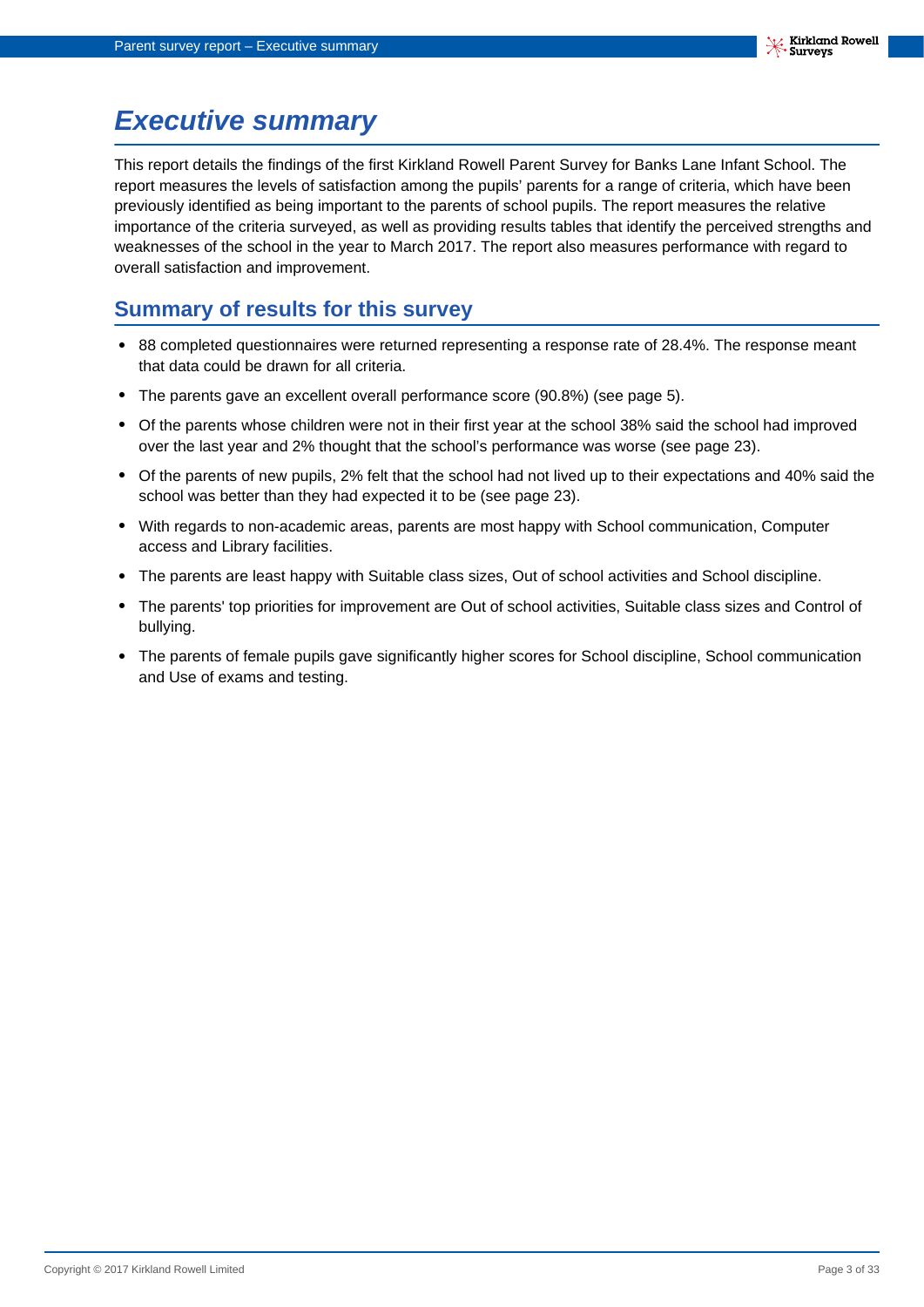## **Strengths and weaknesses**

The results below are the areas in which the school has the highest and lowest perceived standards of performance. Gold represents 'outstanding', green is 'good', black is 'room for improvement' and red is 'attention advised'. Criterion scores in blue are only reliable to within 10% and scores in pink should only be considered indicative.

|       | <b>Relative strengths for non-academic criteria</b>                   | <b>Importance</b>            | <b>Ranking</b>                     |
|-------|-----------------------------------------------------------------------|------------------------------|------------------------------------|
| 88.1% | School communication                                                  | (73.7%)                      | 7th                                |
| 87.3% | Computer access                                                       | (25.4%)                      | 14th                               |
| 87.3% | <b>Library facilities</b>                                             | (15.7%)                      | 17th                               |
|       | 87.1% Developing potential                                            | (67.7%)                      | 8th                                |
|       | 86.9% Levels of homework                                              | (17.9%)                      | 16th                               |
| 76.4% | Relative weaknesses for non-academic criteria<br>Suitable class sizes | <b>Importance</b><br>(45.5%) | <b>Ranking</b><br>12 <sub>th</sub> |

77.0% Out of school activities (15.3%) 18th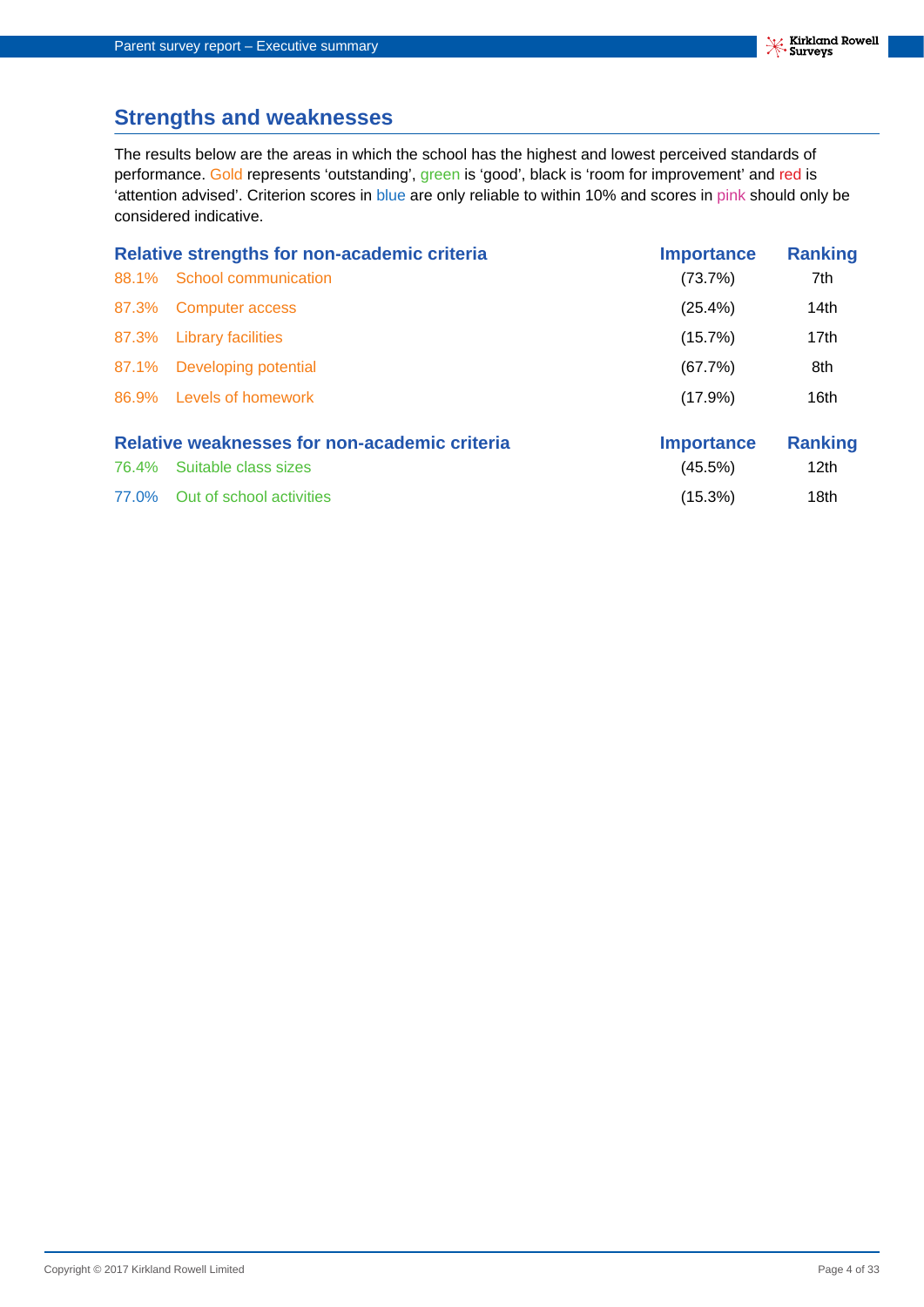#### **Response to survey**

88 completed questionnaires were returned representing a response rate of 28.4%.

|                                            | Proportion of responses (%) | <b>Number of responses</b> |
|--------------------------------------------|-----------------------------|----------------------------|
| Responses from parents of male pupils      | 53.4                        | 47                         |
| Responses from parents of female pupils    | 46.6                        | 41                         |
| Responses from parents of Nursery pupils   | 14.8                        | 13                         |
| Responses from parents of Reception pupils | 27.3                        | 24                         |
| Responses from parents of Year 1 pupils    | 25.0                        | 22                         |
| Responses from parents of Year 2 pupils    | 33.0                        | 29                         |

## **Overall parental satisfaction**

|                                             | This survey (%) | <b>Previous</b><br>survey (%) | Change (%) |
|---------------------------------------------|-----------------|-------------------------------|------------|
| Overall, rate the performance of the school | 90.8            |                               |            |

|                                             | Rating 'poor'<br>or 'very<br>poor' $(%)$ | <b>Previous</b><br>survey (%) | % Change | Rating 'good'<br>or 'very<br>good' (%) |
|---------------------------------------------|------------------------------------------|-------------------------------|----------|----------------------------------------|
| Overall, rate the performance of the school | 0.0                                      |                               |          | 98.8                                   |

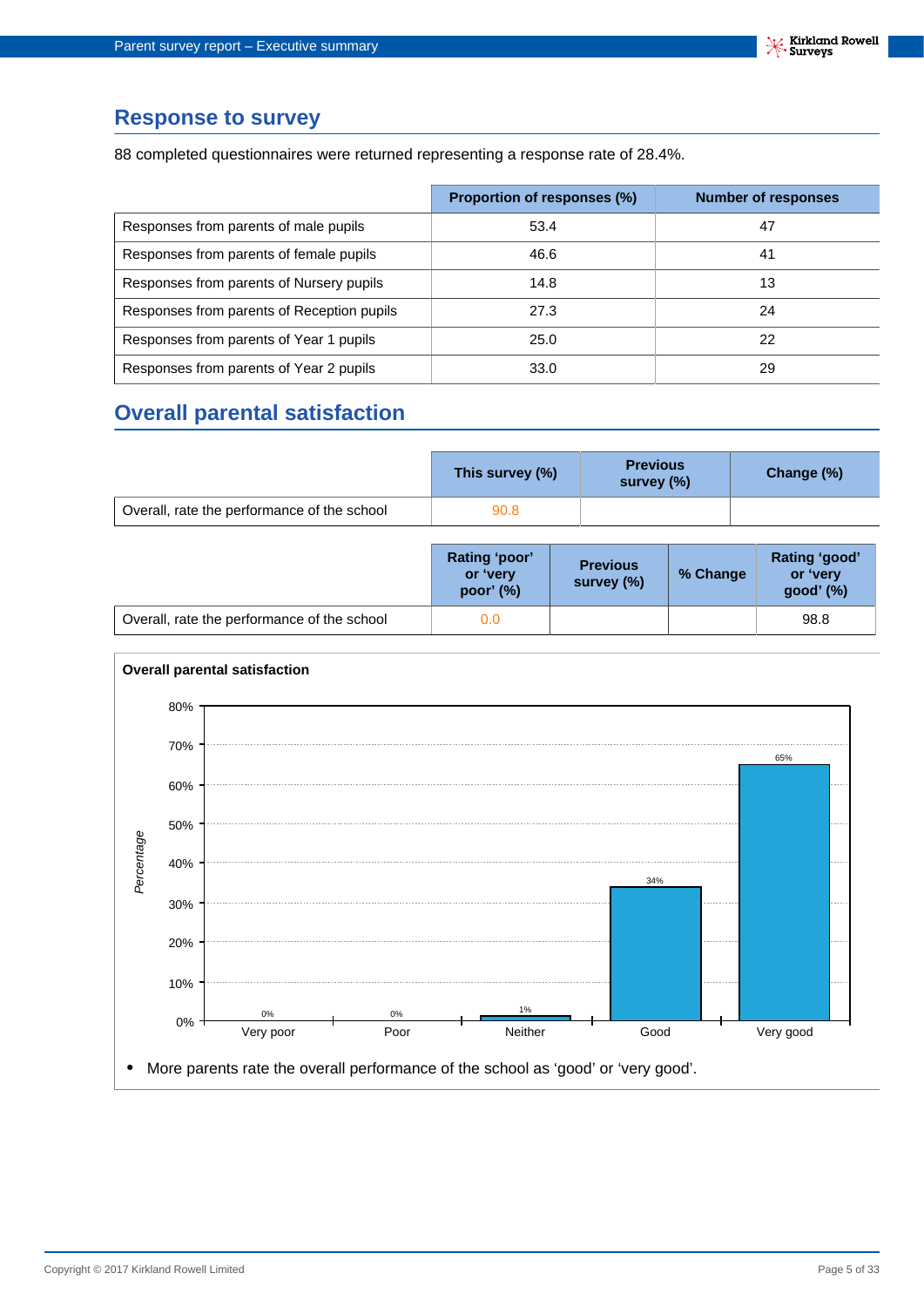## **Overall performance scores broken down by gender and year group**



- **•** The parents gave an excellent overall performance score of 90.8%.
- **•** Parents of male pupils scored the overall performance of the school broadly in line with the parents of female pupils.



- **•** Parents of Nursery pupils scored the highest overall from other year groups and are therefore most satisfied with the school's performance.
- **•** Parents of Reception male pupils and parents of Nursery and Year 2 female pupils scored the highest overall from other year groups and are therefore most satisfied with the school's performance.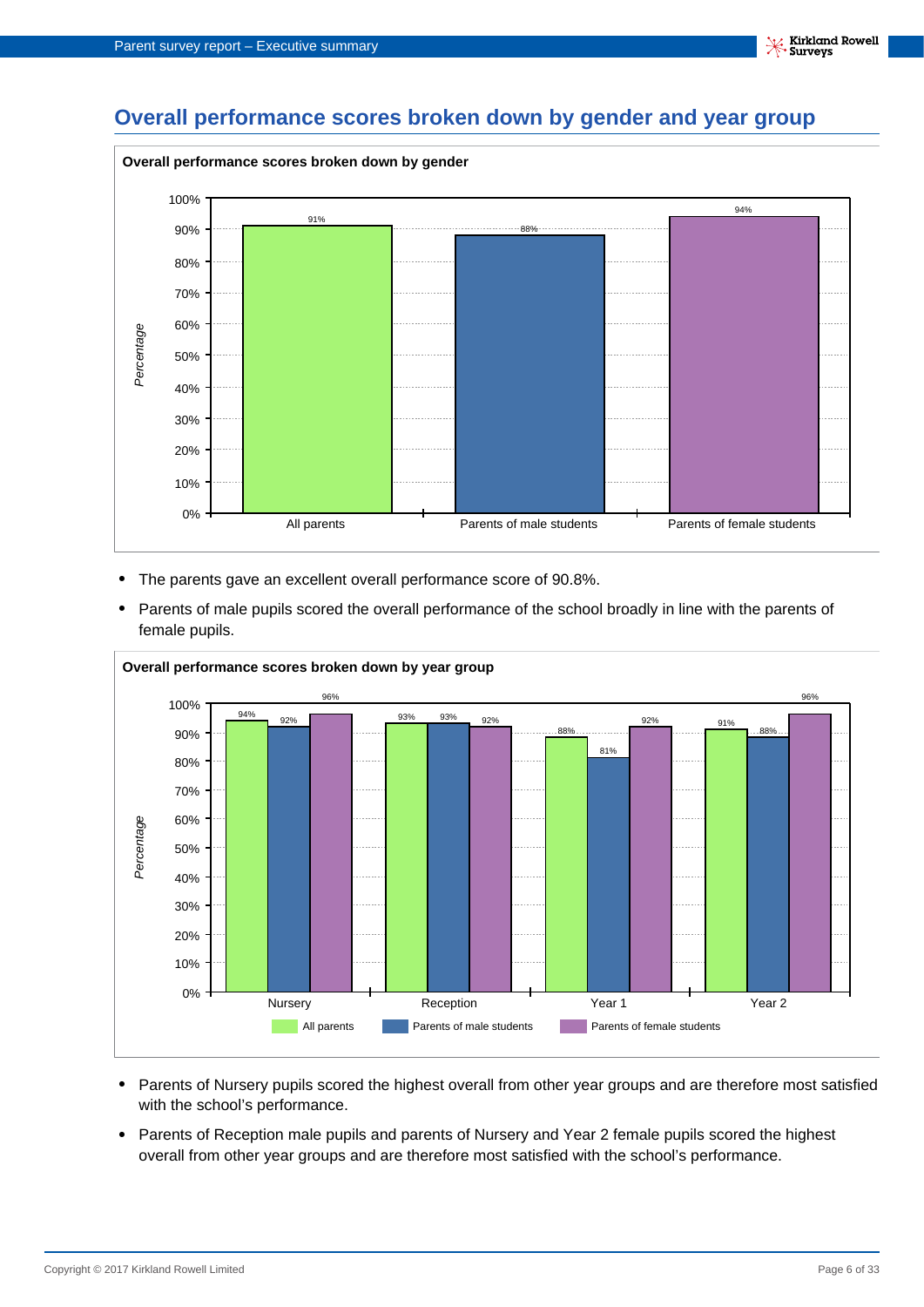## **Parents recommend this school broken down by gender and year group**



- **•** 100.0% of parents said they would recommend this school to another parent.
- **•** Parents of male pupils would recommend this school to another parent the same as parents of female pupils.



- **•** Parents of Nursery, Year 1 and Year 2 pupils would recommend this school to another parent more than parents from other year groups.
- **•** Parents of Nursery, Year 1 and Year 2 male pupils and parents of Nursery, Year 1 and Year 2 female pupils would recommend this school to another parent more than parents from other year groups.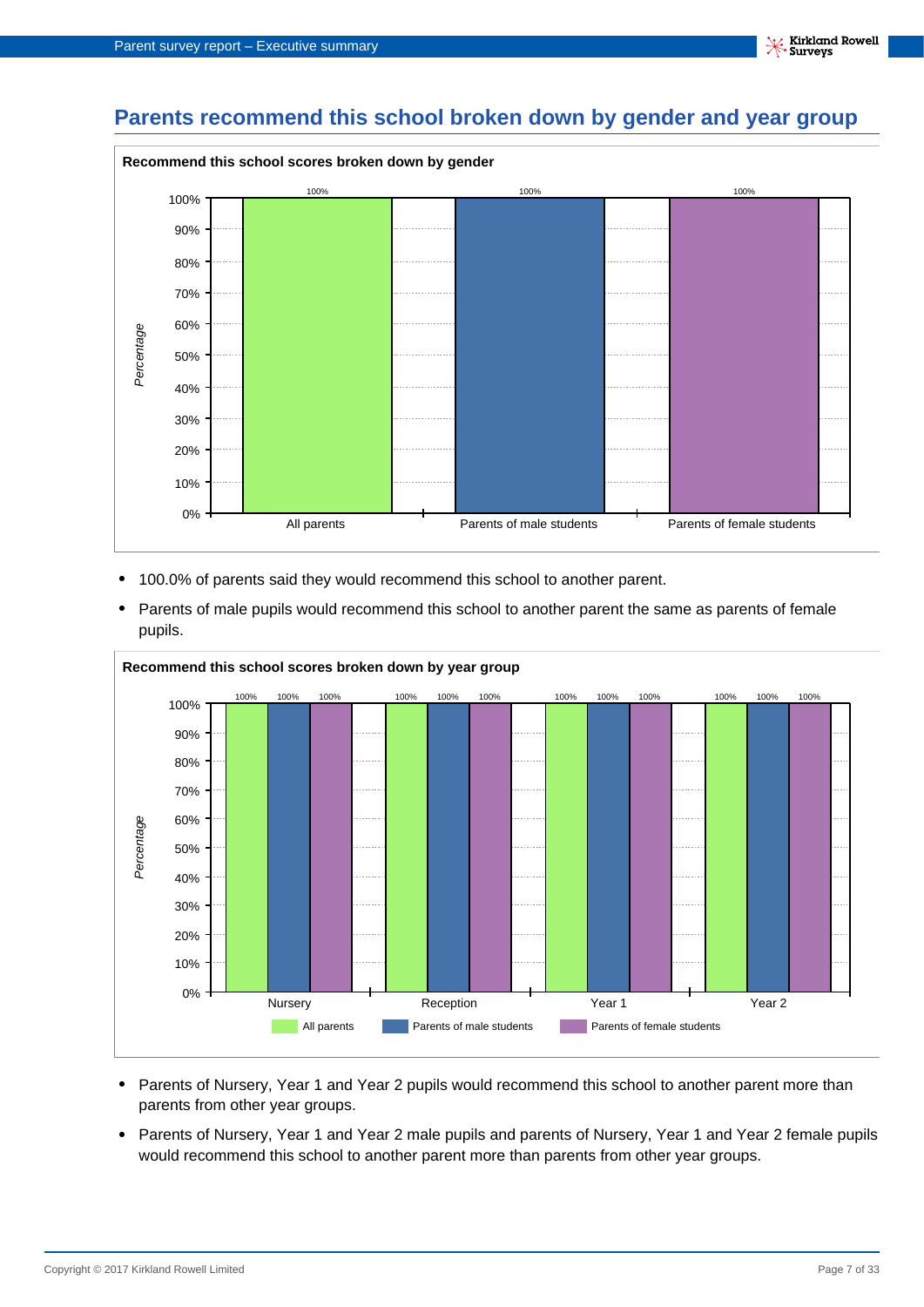# <span id="page-7-0"></span>**Key results**

The core analysis of your survey data; Proportion making progress for non-academic and additional criteria. Explanations have been provided to help you to interpret your results.

## **Interpreting results**

**Non-academic** and **additional** questions receiving a score of:

- **•** Over 80% are 'outstanding' (above the gold line)
- **•** 70% to 79.9% are 'good' (above the green line)
- **•** 65% to 69.9% indicate 'room for improvement' (above the red line)
- **•** Below 65% indicate 'attention advised' (below the red line)

#### **Weighted scores**

In the results tables the scores achieved are given as a percentage. A full explanation of how mean scores (lying between 1 and 5) were converted to percentages is given on our website. As there is a measurable bias in the way that parents score criteria, it is necessary to create "weighted" scores so that the score for any one criterion might be compared meaningfully with the score for any other criterion on a 'level playing field'. These weighted scores are calculated based upon the average scores achieved from over 170 similar, English schools. Results quoted from the previous survey, if applicable, may show small differences from those originally given, as the weightings applied change slightly from one year to the next.

#### **Statistical reliability**

Generally all of our results are quoted as being reliable to within less than 5% at the 95% confidence level. Where this is not possible due to the sample achieved, results are quoted as reliable to within less than 10% at the 95% confidence level and are highlighted in blue. Occasionally when results are even less reliable we show an indicative result and highlight in pink. Where there are fewer than 10 responses we only show "low response" and no further result is quoted. For further information see our website for details. Criteria which have not yet been surveyed in at least 30 schools do not yet have an average figure, and therefore, these scores cannot be weighted against what pupils parents 'usually' say. These un-weighted scores are marked \*.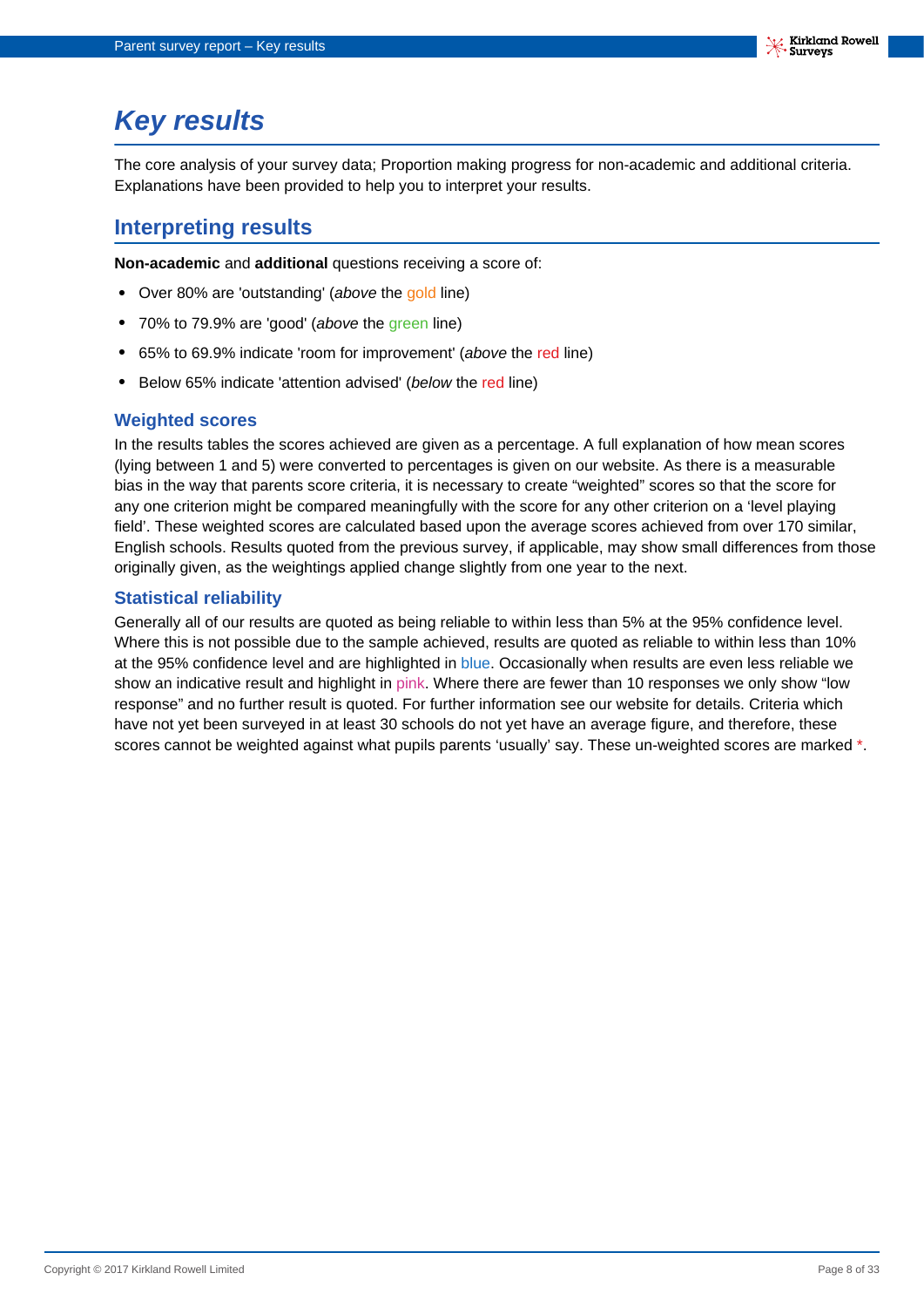## **Understanding your results table**

Your results are shown as a weighted mean score. This is a calculation applied to your raw results using the average scores achieved from over 170 similar, English schools. It allows each criterion to be compared meaningfully on a 'level playing field'. This score can be over 100%.

The previous survey results may appear to differ slightly from your original report last year. This is because the "weighting" calculation applied changes slightly from one year to the next.

 $\overline{\phantom{a}}$ 

|                                                                                                                                                                                                                                                                               |                                         | <b>Additional criteria</b> |                                                                         | <b>★This survey (%)</b> |                                                                                                                          |      | Previous survey (%)             |           | % Change                                                                        |
|-------------------------------------------------------------------------------------------------------------------------------------------------------------------------------------------------------------------------------------------------------------------------------|-----------------------------------------|----------------------------|-------------------------------------------------------------------------|-------------------------|--------------------------------------------------------------------------------------------------------------------------|------|---------------------------------|-----------|---------------------------------------------------------------------------------|
|                                                                                                                                                                                                                                                                               | Scores above the gold                   |                            |                                                                         | 86.2                    |                                                                                                                          | 82.8 |                                 |           | $+3.4$                                                                          |
|                                                                                                                                                                                                                                                                               | line are 'outstanding'.                 |                            |                                                                         | 82.6                    |                                                                                                                          | 80.9 |                                 |           | $+1.7$                                                                          |
|                                                                                                                                                                                                                                                                               | Access to staff                         |                            |                                                                         | 72.4                    |                                                                                                                          |      | 66.1                            |           | $+6.3$                                                                          |
| Church links and support                                                                                                                                                                                                                                                      |                                         |                            |                                                                         | 72.3                    |                                                                                                                          |      | Only highlighted changes should |           |                                                                                 |
|                                                                                                                                                                                                                                                                               | Tailoring workload to childs needs      |                            |                                                                         | 72.1                    |                                                                                                                          |      | be considered significant - a   |           |                                                                                 |
|                                                                                                                                                                                                                                                                               |                                         |                            | Encouraging and listening to pupil views                                | 71.4                    |                                                                                                                          |      |                                 |           | green highlight shows a significant<br>improvement, a red highlight shows       |
|                                                                                                                                                                                                                                                                               | Scores above the green                  |                            | d listening to parent views                                             | 70.8                    |                                                                                                                          |      |                                 |           | a significant decline, since the last                                           |
| line are 'good'.                                                                                                                                                                                                                                                              |                                         |                            | rewarding achievement                                                   | 70.1                    |                                                                                                                          |      | survey.                         |           |                                                                                 |
|                                                                                                                                                                                                                                                                               | Handling complaints                     |                            |                                                                         | 69.9                    |                                                                                                                          |      | 64.9                            |           | $4+5.0$                                                                         |
|                                                                                                                                                                                                                                                                               | Explaining to parents how to help child |                            |                                                                         | 67.2                    |                                                                                                                          |      |                                 |           |                                                                                 |
|                                                                                                                                                                                                                                                                               | Ensuring pupils make good progress      |                            |                                                                         | 67.2                    |                                                                                                                          | 62.1 |                                 |           | $+5.1$                                                                          |
| Scores above the red                                                                                                                                                                                                                                                          |                                         | I management               |                                                                         | 66.5                    |                                                                                                                          |      | 65.4                            |           | $+1.1$                                                                          |
| improvement'.                                                                                                                                                                                                                                                                 | line indicate 'room for                 | izęs                       |                                                                         | 66.3                    |                                                                                                                          |      |                                 |           |                                                                                 |
|                                                                                                                                                                                                                                                                               |                                         | g of work                  |                                                                         | 65.5                    |                                                                                                                          |      | 62.8                            |           | $+2.7$                                                                          |
|                                                                                                                                                                                                                                                                               | Relationship between tutor and child *  |                            |                                                                         | 64.3                    |                                                                                                                          |      |                                 |           |                                                                                 |
|                                                                                                                                                                                                                                                                               | Extra curricular activities             |                            |                                                                         | 62.1                    |                                                                                                                          |      | 74.8                            |           | $-12.7$                                                                         |
|                                                                                                                                                                                                                                                                               | School uniform                          |                            |                                                                         | 61.5                    |                                                                                                                          |      | 63.4                            |           | $-1.9$                                                                          |
|                                                                                                                                                                                                                                                                               | Attitude of non academic staff          |                            |                                                                         | $49.5 \bullet$          |                                                                                                                          |      |                                 |           |                                                                                 |
|                                                                                                                                                                                                                                                                               | Encouraging local community activity    |                            |                                                                         | Low response            |                                                                                                                          |      |                                 | achieved. | Criteria scores in blue<br>are only reliable to within<br>10% due to the sample |
| This criteria has not yet been<br>Scores below the red<br>surveyed in at least 30 schools.<br>line indicate 'attention<br>As such we do not have an<br>advised'.<br>average figure and therefore<br>cannot weight this score<br>against what pupils parents<br>'usually' say. |                                         |                            | "Low response" indicates<br>that there were fewer<br>than 10 responses. |                         | Criteria scores in pink<br>should only be considered<br>indicative due to a low<br>sample size, or high<br>polarisation. |      |                                 |           |                                                                                 |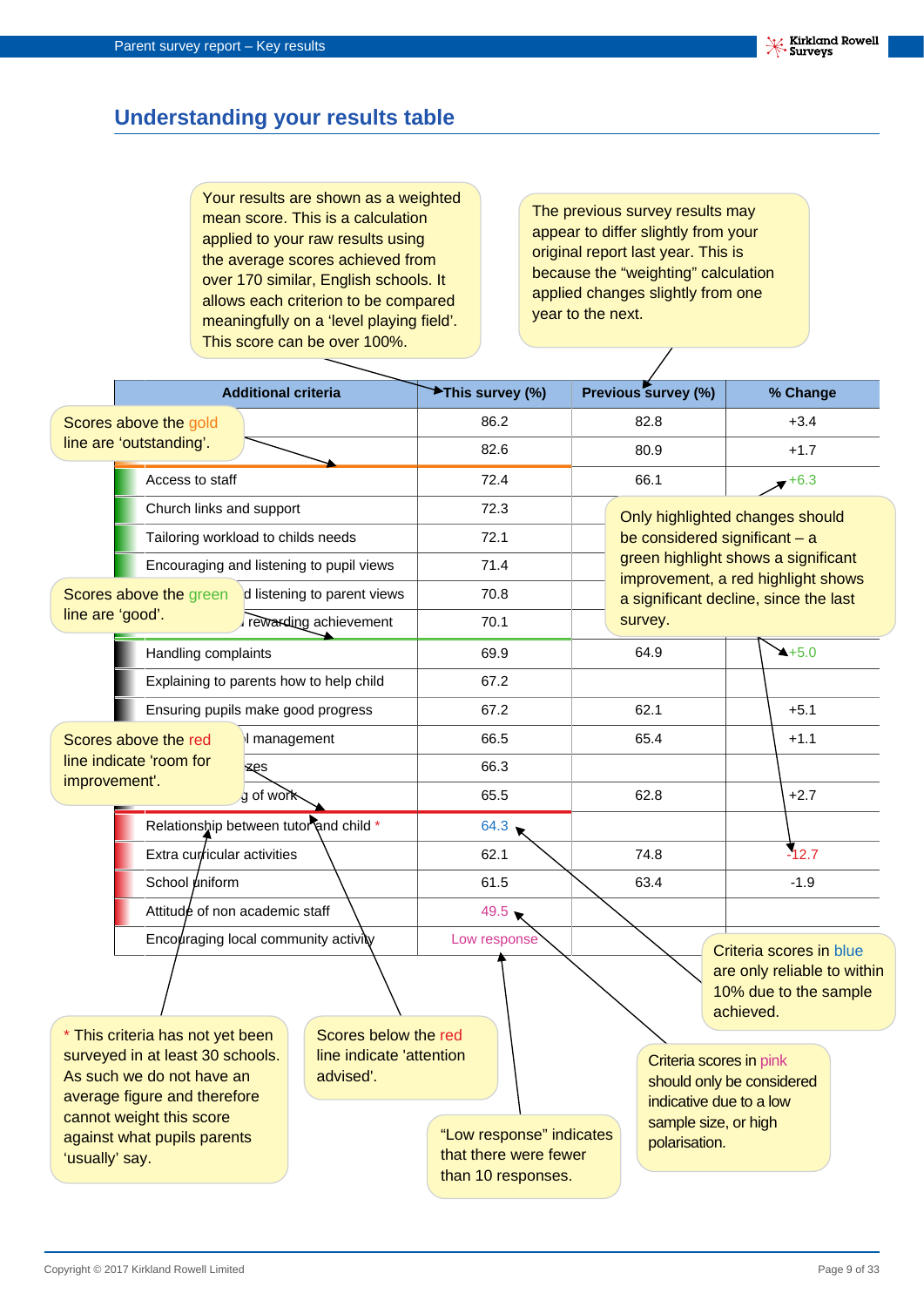## **Non-academic criteria**

The following table shows parents priorities for non-academic areas. Where data is available, these are compared to the same score from the previous year's survey, and the percentage change shown. Only highlighted changes should be considered significant.

| Non-academic criteria    | This survey (%) | Previous survey (%) | % Change |
|--------------------------|-----------------|---------------------|----------|
| School communication     | 88.1            |                     |          |
| Computer access          | 87.3            |                     |          |
| Library facilities       | 87.3            |                     |          |
| Developing potential     | 87.1            |                     |          |
| Levels of homework       | 86.9            |                     |          |
| Caring teachers          | 85.9            |                     |          |
| School security          | 85.4            |                     |          |
| Use of exams and testing | 84.9            |                     |          |
| Developing confidence    | 84.4            |                     |          |
| Teaching quality         | 84.4            |                     |          |
| <b>School facilities</b> | 84.3            |                     |          |
| Happiness of child       | 83.8            |                     |          |
| Range of subjects taught | 82.9            |                     |          |
| Control of bullying      | 82.2            |                     |          |
| Community spirit         | 81.7            |                     |          |
| Social health education  | 81.6            |                     |          |
| Developing moral values  | 81.5            |                     |          |
| School discipline        | 81.1            |                     |          |
| Out of school activities | 77.0            |                     |          |
| Suitable class sizes     | 76.4            |                     |          |

- **•** Parents consider delivery of the following non-academic areas to be 'outstanding': School communication, Computer access, Library facilities, Developing potential, Levels of homework, Caring teachers, School security, Use of exams and testing, Developing confidence, Teaching quality, School facilities, Happiness of child, Range of subjects taught, Control of bullying, Community spirit, Social health education, Developing moral values and School discipline.
- **•** Parents consider delivery of the following non-academic areas to be 'good': Out of school activities and Suitable class sizes.
- **•** The following non-academic subject achieved a low sample; therefore scores are only reliable within 10%: Control of bullying and Out of school activities.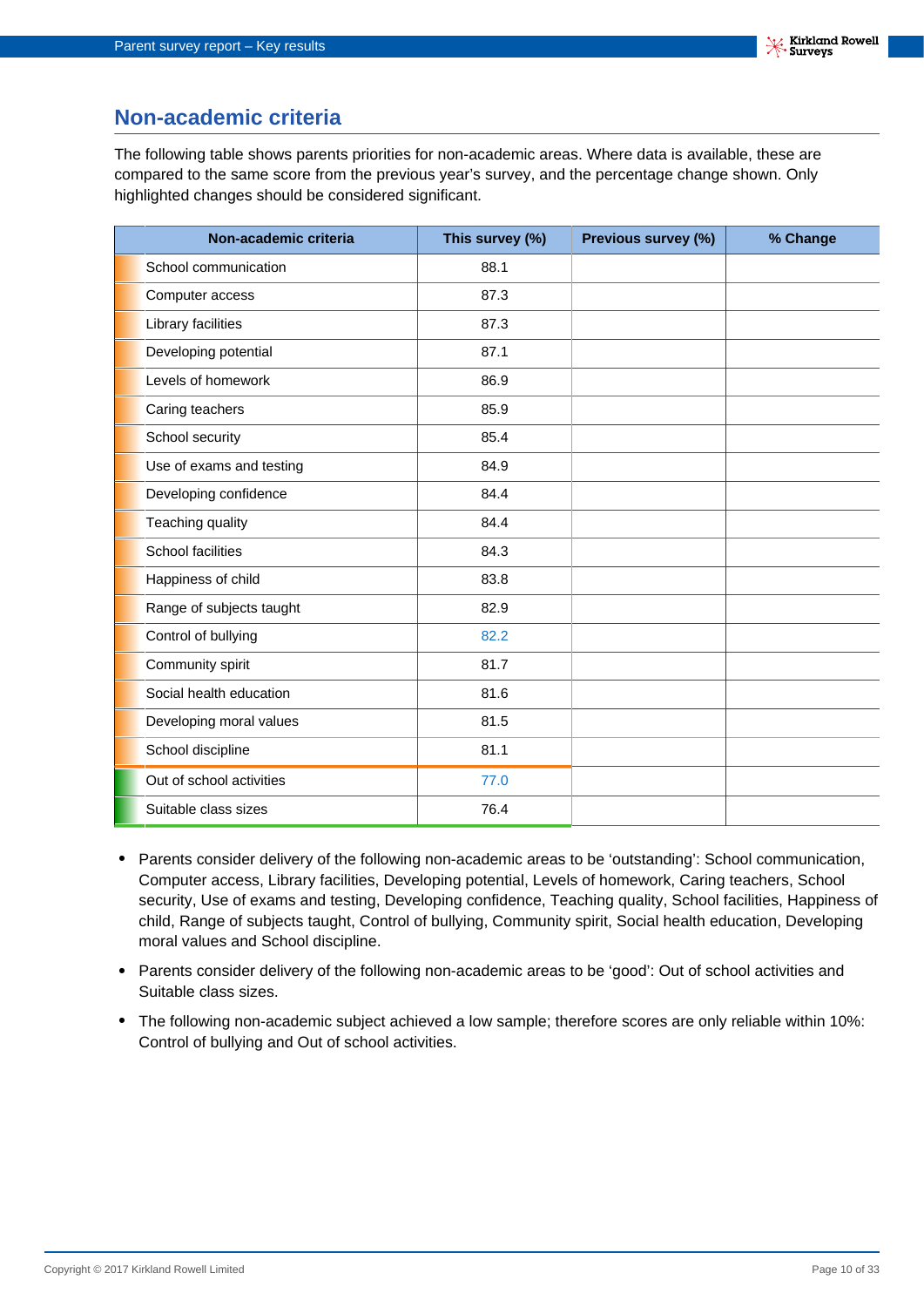## **Happy versus unhappy parents for non-academic criteria**

The following table identifies the percentage of parents who are unhappy (rating poor or very poor) alongside those who are happy (rating 'good' or 'very good') for the school's performance in each area. Note that these results do not include respondents who chose 'neither good nor poor', 'I don't know' or failed to answer the question.

- **•** Having fewer than 2% of parents who are unhappy with a particular area should be considered 'outstanding' (above the gold line).
- **•** Having between 2% & 4.9% of parents who are unhappy with a particular area should be considered as 'good' (above the green line).
- **•** Having between 5% & 15% of parents who are unhappy with a particular area should be considered as showing 'room for improvement' (above the red line).
- Having more than 15% of parents unhappy with a particular area may suggest 'attention advised' (below the red line).

Only highlighted changes should be considered significant; green shows improvement, red shows decline.

| Non-academic criteria    | Rating 'poor' or<br>'very poor' (%) | <b>Previous</b><br>survey (%) | % Change | Rating 'good'<br>or 'very<br>good' (%) |
|--------------------------|-------------------------------------|-------------------------------|----------|----------------------------------------|
| Caring teachers          | 0.0                                 |                               |          | 97.8                                   |
| Computer access          | 0.0                                 |                               |          | 90.0                                   |
| Developing moral values  | 0.0                                 |                               |          | 89.1                                   |
| Happiness of child       | 0.0                                 |                               |          | 95.1                                   |
| Library facilities       | 0.0                                 |                               |          | 83.9                                   |
| School discipline        | 0.0                                 |                               |          | 89.4                                   |
| <b>School facilities</b> | 0.0                                 |                               |          | 94.1                                   |
| Social health education  | 0.0                                 |                               |          | 78.9                                   |
| Teaching quality         | 0.0                                 |                               |          | 97.5                                   |
| School communication     | 2.4                                 |                               |          | 82.3                                   |
| Community spirit         | 2.4                                 |                               |          | 83.1                                   |
| Levels of homework       | 2.4                                 |                               |          | 82.2                                   |
| School security          | 2.4                                 |                               |          | 91.6                                   |
| Developing confidence    | 2.4                                 |                               |          | 95.1                                   |
| Developing potential     | 2.5                                 |                               |          | 87.4                                   |
| Range of subjects taught | 2.6                                 |                               |          | 89.7                                   |
| Use of exams and testing | 7.2                                 |                               |          | 78.6                                   |
| Suitable class sizes     | 7.6                                 |                               |          | 67.0                                   |
| Control of bullying      | 8.6                                 |                               |          | 65.7                                   |
| Out of school activities | 15.8                                |                               |          | 68.4                                   |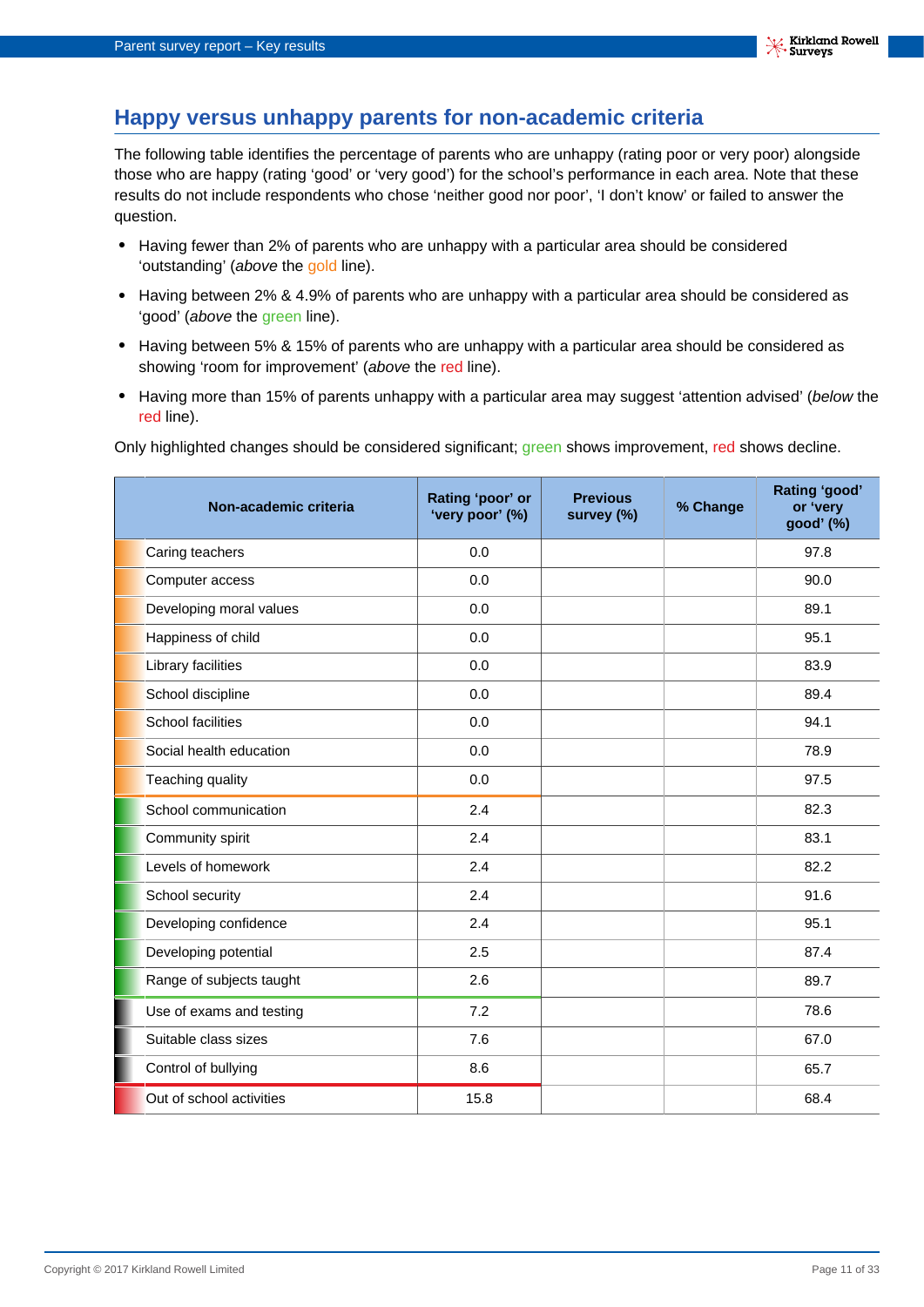# <span id="page-11-0"></span>**Parental priorities**

Parents were asked to choose the ten criteria which were most important to them from a list of twenty. This section shows the analysis of these importance ratings and of the priorities for improvement.

## **Parental priorities importance**

Ideally those criteria which are most important to parents will be the criteria to which parents award the highest scores. In the following table, the second column shows the percentage of parents who chose each of the criteria as one of their ten choices of what they felt was most important to them. The third column shows how well the school performs for the criteria ie. 1st = what the school does best, 20th = what the school does least well. Only highlighted rankings should be considered as being worthy of note. A green highlight shows that the school performs well within a criterion that is important to parents, a red highlight shows that the school performs less well within a criterion that is important to parents. The final two columns show the same information for the previous survey, for comparison.

| <b>Criteria</b>          | Importance<br>score (%) | <b>Satisfaction</b><br>ranking | <b>Previous</b><br>importance<br>score (%) | <b>Previous</b><br>satisfaction<br>ranking |
|--------------------------|-------------------------|--------------------------------|--------------------------------------------|--------------------------------------------|
| School discipline        | 88.8                    | 18th                           |                                            |                                            |
| Happiness of child       | 86.2                    | 12 <sub>th</sub>               |                                            |                                            |
| Teaching quality         | 84.0                    | 10th                           |                                            |                                            |
| Control of bullying      | 82.9                    | 14th                           |                                            |                                            |
| School security          | 77.8                    | 7th                            |                                            |                                            |
| Caring teachers          | 74.6                    | 6th                            |                                            |                                            |
| School communication     | 73.7                    | 1st                            |                                            |                                            |
| Developing potential     | 67.7                    | 4th                            |                                            |                                            |
| Developing confidence    | 64.4                    | 9th                            |                                            |                                            |
| Developing moral values  | 59.9                    | 17th                           |                                            |                                            |
| School facilities        | 48.1                    | 11th                           |                                            |                                            |
| Suitable class sizes     | 45.5                    | 20th                           |                                            |                                            |
| Range of subjects taught | 33.4                    | 13th                           |                                            |                                            |
| Computer access          | 25.4                    | 2nd                            |                                            |                                            |
| Community spirit         | 19.7                    | 15th                           |                                            |                                            |
| Levels of homework       | 17.9                    | 5th                            |                                            |                                            |
| Library facilities       | 15.7                    | 3rd                            |                                            |                                            |
| Out of school activities | 15.3                    | 19 <sub>th</sub>               |                                            |                                            |
| Social health education  | 14.0                    | 16th                           |                                            |                                            |
| Use of exams and testing | 5.1                     | 8th                            |                                            |                                            |

With regard to the five criteria most important to parents:

**•** The school performs less well in: School discipline.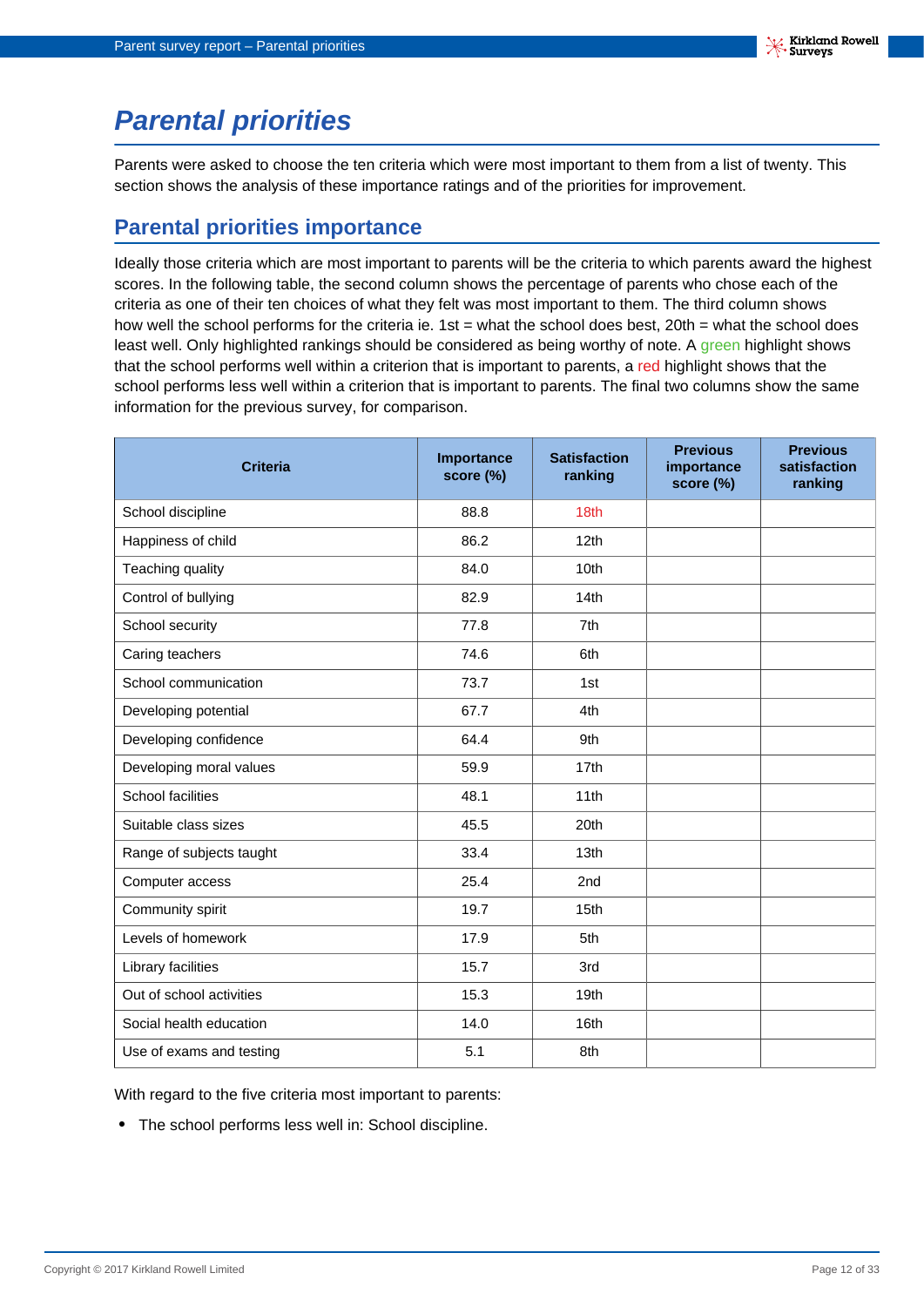## **Importance: your school vs. similar schools**

Parents were asked to choose ten priorities from a list of twenty criteria. The table below shows which criteria the parents from your school selected as most important. The second column shows you the percentage of parents who selected each criterion as one of their ten choices, and the final column compares your school's data to the views from parents from similar schools. Position differences of four or more have been highlighted as being worthy of note.

| <b>Criteria</b>          | Importance<br>score (%) | Importance<br>ranking | Average<br>ranking<br>for similar<br>schools | <b>Ranking</b><br>difference<br>to similar<br>schools |
|--------------------------|-------------------------|-----------------------|----------------------------------------------|-------------------------------------------------------|
| School discipline        | 88.8                    | 1st                   | 2 <sub>nd</sub>                              | $+1$                                                  |
| Happiness of child       | 86.2                    | 2nd                   | 3rd                                          | $+1$                                                  |
| Teaching quality         | 84.0                    | 3rd                   | 1st                                          | $-2$                                                  |
| Control of bullying      | 82.9                    | 4th                   | 7th                                          | $+3$                                                  |
| School security          | 77.8                    | 5th                   | 10 <sub>th</sub>                             | $+5$ $\triangle$                                      |
| Caring teachers          | 74.6                    | 6th                   | 6th                                          | $\pmb{0}$                                             |
| School communication     | 73.7                    | 7th                   | 8th                                          | $+1$                                                  |
| Developing potential     | 67.7                    | 8th                   | 5th                                          | $-3$                                                  |
| Developing confidence    | 64.4                    | 9th                   | 4th                                          | $-5V$                                                 |
| Developing moral values  | 59.9                    | 10th                  | 9th                                          | $-1$                                                  |
| <b>School facilities</b> | 48.1                    | 11th                  | 12th                                         | $+1$                                                  |
| Suitable class sizes     | 45.5                    | 12th                  | 11th                                         | $-1$                                                  |
| Range of subjects taught | 33.4                    | 13th                  | 13th                                         | $\mathbf 0$                                           |
| Computer access          | 25.4                    | 14th                  | 17th                                         | $+3$                                                  |
| Community spirit         | 19.7                    | 15th                  | 15th                                         | $\mathbf 0$                                           |
| Levels of homework       | 17.9                    | 16th                  | 14th                                         | $-2$                                                  |
| Library facilities       | 15.7                    | 17th                  | 20th                                         | $+3$                                                  |
| Out of school activities | 15.3                    | 18th                  | 16th                                         | $-2$                                                  |
| Social health education  | 14.0                    | 19th                  | 19th                                         | $\mathbf 0$                                           |
| Use of exams and testing | 5.1                     | 20th                  | 18th                                         | $-2$                                                  |

- **•** Most of the criteria the parents from your school selected as important are in line with the criteria that parents of similar schools select as important.
- **•** Parents from your school selected the following criteria as more important than parents at similar schools: School security.
- **•** Parents from your school selected the following criteria as less important than parents at similar schools: Developing confidence.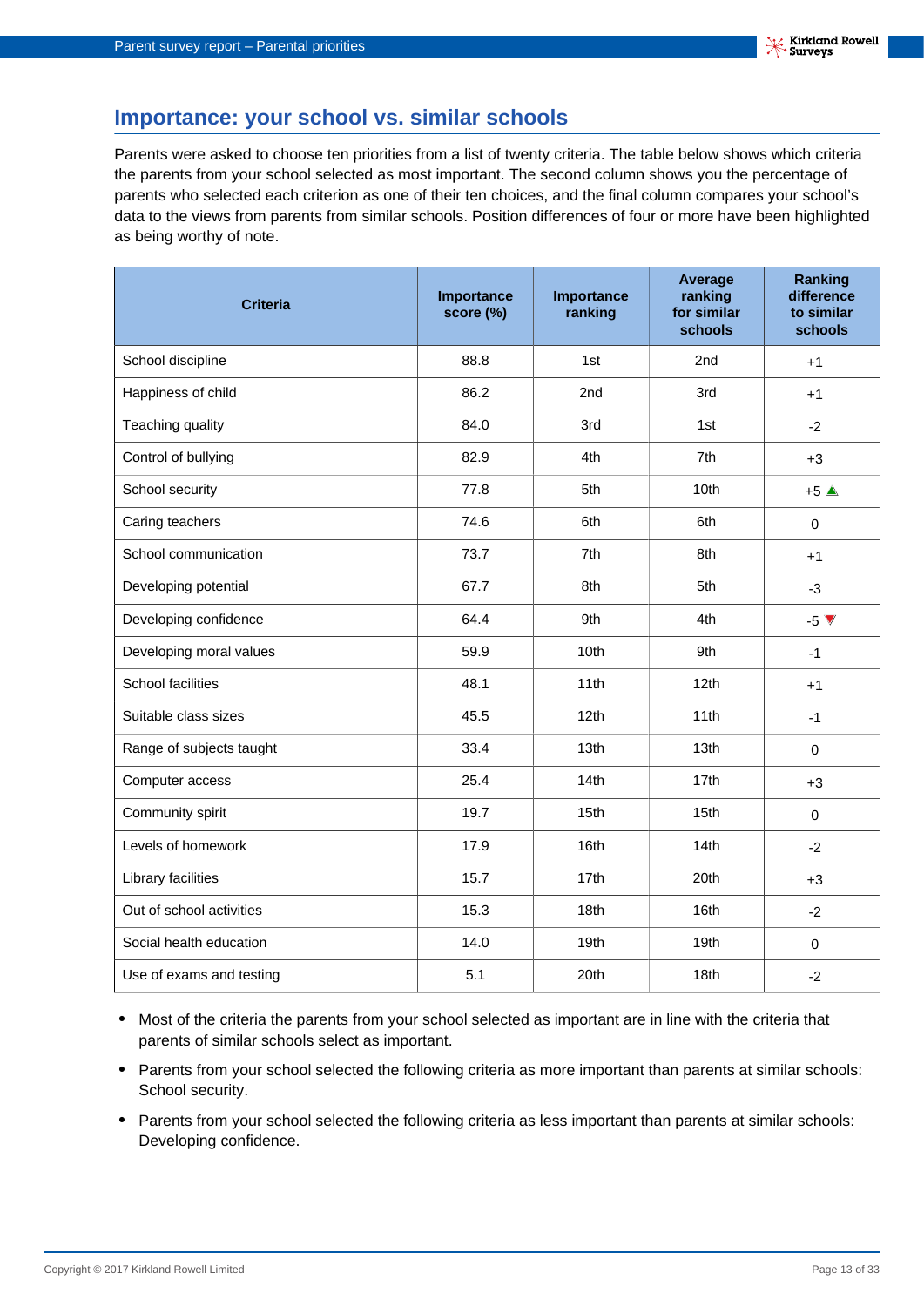## **How parent priorities change as pupils get older**

The graph below shows which criteria parents of Nursery pupils selected as important compared to which criteria parents of Year 1 & Year 2 pupils selected as important. This shows us how parent priorities change as the pupils get older.



**•** There are no noteworthy differences between the priorities for parents of pupils as they get older.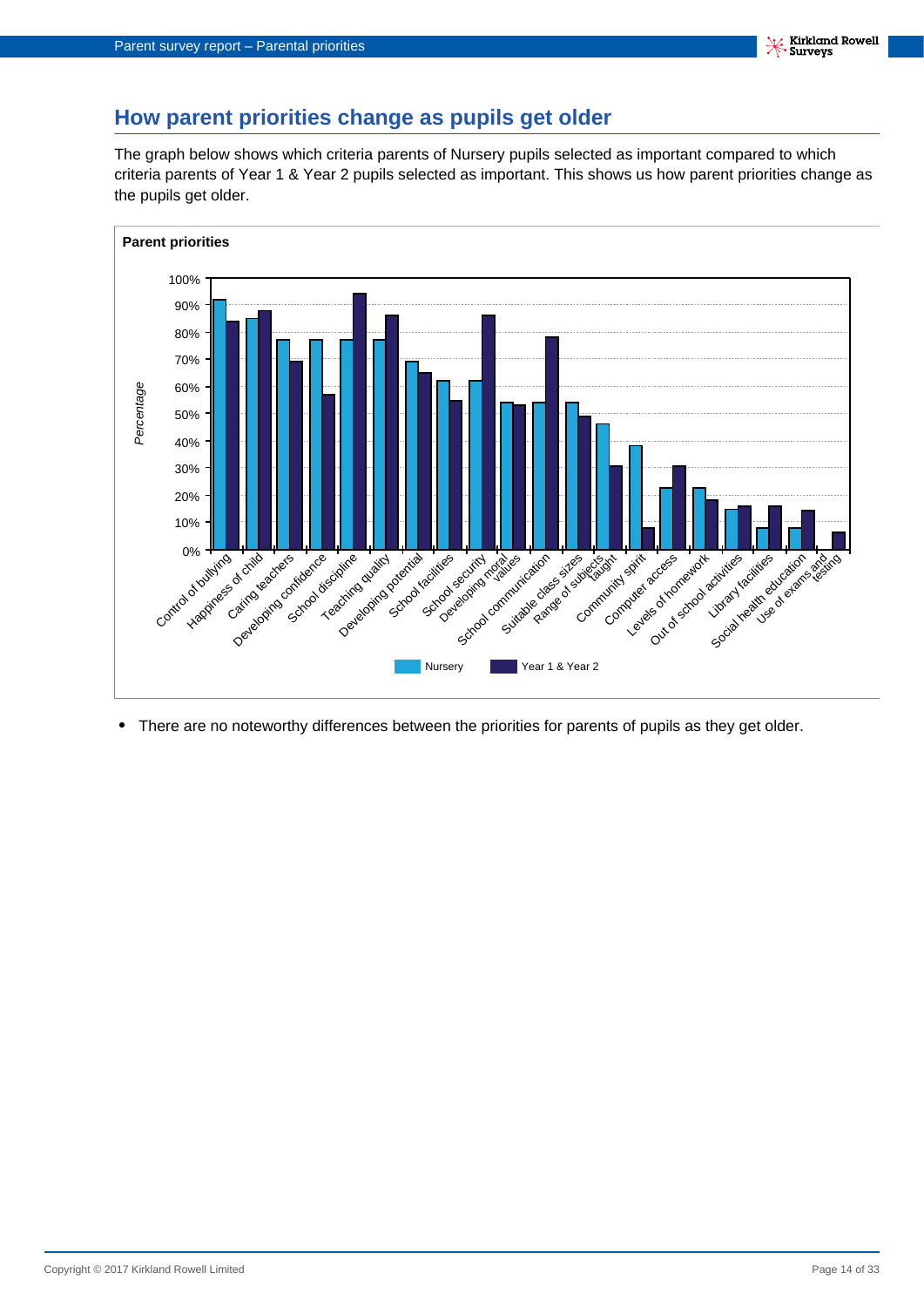## **How parent priorities change by gender of child**

The graph below shows which criteria parents of female pupils selected as important compared to which criteria parents of male pupils selected as important. This shows us how parent priorities change by gender of the child. The table shows the criteria where there is a significant difference between the two groups.



| Criteria where difference<br>in score is significant | Male students ranking | <b>Female students ranking</b> |
|------------------------------------------------------|-----------------------|--------------------------------|
| Range of subjects taught                             | 12th                  | 14th $\triangle$               |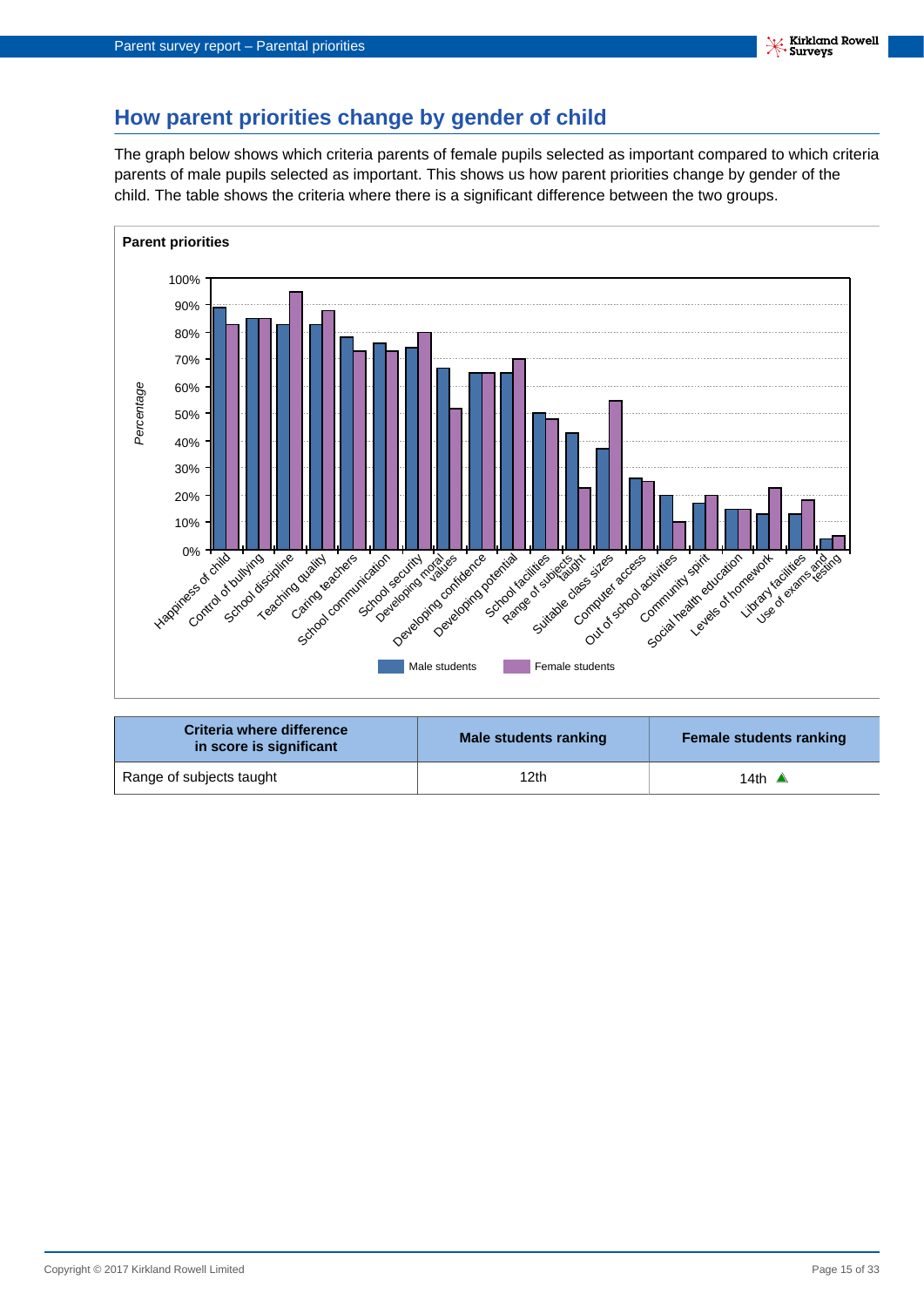## **Relative parent priorities for improvement**

Parent priorities are shown below compared to parent priorities in similar schools. The school's previous years figures are also provided for comparison.

| <b>Criteria</b>          | This survey (%) | Previous survey (%) | Similar schools (%) |
|--------------------------|-----------------|---------------------|---------------------|
| Out of school activities | 25.6            |                     | 7.4                 |
| Suitable class sizes     | 13.8            |                     | 9.3                 |
| Control of bullying      | 9.2             |                     | 6.5                 |
| Levels of homework       | 8.2             |                     | 6.4                 |
| School security          | 6.5             |                     | 3.6                 |
| School communication     | 5.4             |                     | 13.3                |
| Range of subjects taught | 4.9             |                     | 0.0                 |
| Caring teachers          | 4.0             |                     | 2.0                 |
| Developing potential     | 4.0             |                     | 14.8                |
| Developing confidence    | 3.1             |                     | 5.3                 |
| Computer access          | 3.1             |                     | 2.9                 |
| School facilities        | 2.8             |                     | 7.4                 |
| Teaching quality         | 2.6             |                     | 4.7                 |
| Developing moral values  | 2.5             |                     | 1.5                 |
| Happiness of child       | 2.1             |                     | 2.5                 |
| Library facilities       | 1.6             |                     | 2.3                 |
| School discipline        | 1.0             |                     | 4.1                 |
| Community spirit         | 0.0             |                     | 1.4                 |
| Social health education  | 0.0             |                     | 0.7                 |
| Use of exams and testing | 0.0             |                     | 0.0                 |

- **•** Parents have given a higher priority to the following areas compared to similar schools: Out of school activities, Suitable class sizes and Range of subjects taught.
- **•** Parents have given a lower priority to the following areas compared to similar schools: School communication, Developing potential and School facilities.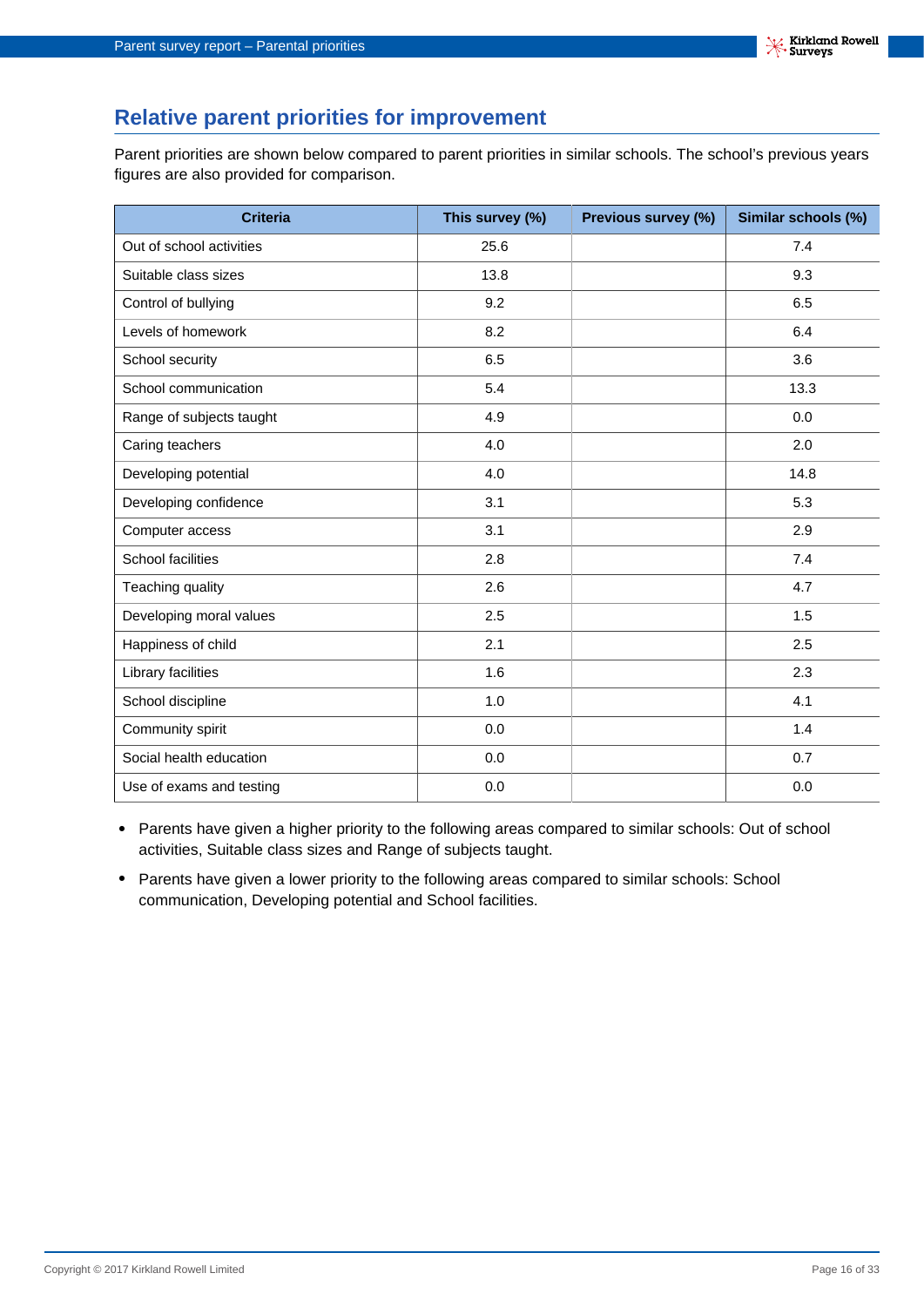# <span id="page-16-0"></span>**Standing out from the crowd**

The following section gives the Parental perceptions for each of the aspects of the Standing out from the crowd framework.

These headings should form the basis of your school's annual self-evaluation report; which is the starting point of the inspection process. Remember that you must also consider other stakeholders' views and internally generated performance data in preparing a complete viewpoint in your self-evaluation report.

For each of the aspects of the framework, where we have generated evidence, we list the relevant criteria with their rated score, and a summary grade. These grades follow a 4 point grading scale, as follows:

- **Excellent** = Many strengths including significant examples of sector leading practice.
- **Good** = Many strengths and no important areas requiring significant improvement.
- Adequate = Strengths outweigh areas for improvement.
- **Unsatisfactory** = Important areas for improvement outweigh strengths.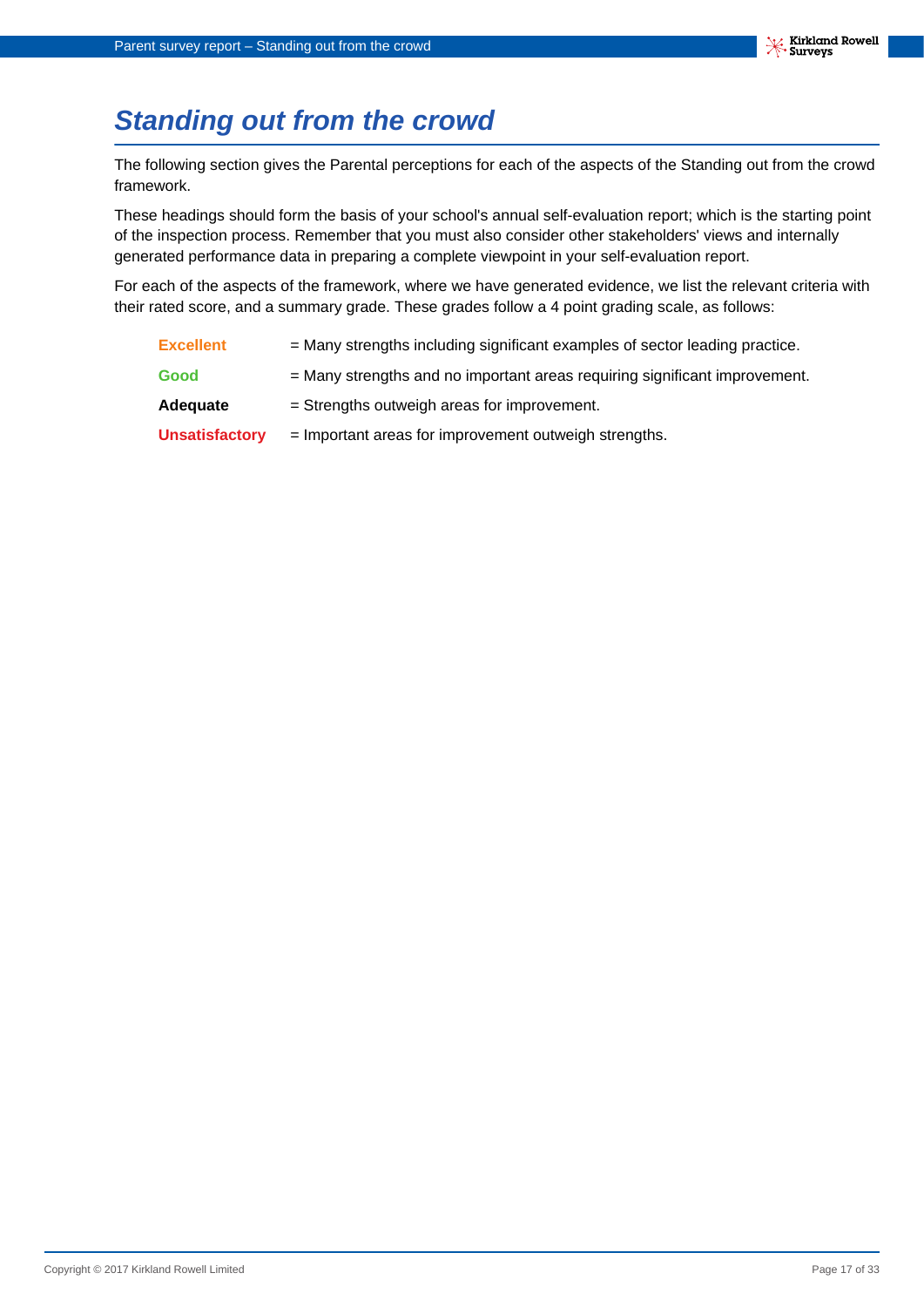## **Standing out from the Crowd**

#### **Reasons why parents might choose a school and how your school measures up.**

| 1. School ethos, values and care provision.  |       |
|----------------------------------------------|-------|
| <b>Developing potential</b>                  | 87.1% |
| <b>School security</b>                       | 85.4% |
| Developing confidence                        | 84.4% |
| <b>Teaching quality</b>                      | 84.4% |
| Range of subjects taught                     | 82.9% |
| <b>Community spirit</b>                      | 81.7% |
| School discipline                            | 81.1% |
| Suitable class sizes                         | 76.4% |
| Summary grade for this section $=$ Excellent |       |

| 2. Academic standards.                              |       |
|-----------------------------------------------------|-------|
| Use of exams and testing                            | 84.9% |
| Teaching quality                                    | 84.4% |
| Range of subjects taught                            | 82.9% |
| Suitable class sizes                                | 76.4% |
| Summary grade for this section $=$ <b>Excellent</b> |       |

| 3. Discipline and behaviour.                        |       |
|-----------------------------------------------------|-------|
| <b>Happiness of child</b>                           | 83.8% |
| Control of bullying                                 | 82.2% |
| School discipline                                   | 81.1% |
| Summary grade for this section $=$ <b>Excellent</b> |       |

| 4. Individual attention.                     |       |
|----------------------------------------------|-------|
| Caring teachers                              | 85.9% |
| <b>Happiness of child</b>                    | 83.8% |
| Suitable class sizes                         | 76.4% |
| Summary grade for this section $=$ Excellent |       |

| 5. Extensive extra curricular activities.    |       |
|----------------------------------------------|-------|
| Developing potential                         | 87.1% |
| School facilities                            | 84.3% |
| Summary grade for this section $=$ Excellent |       |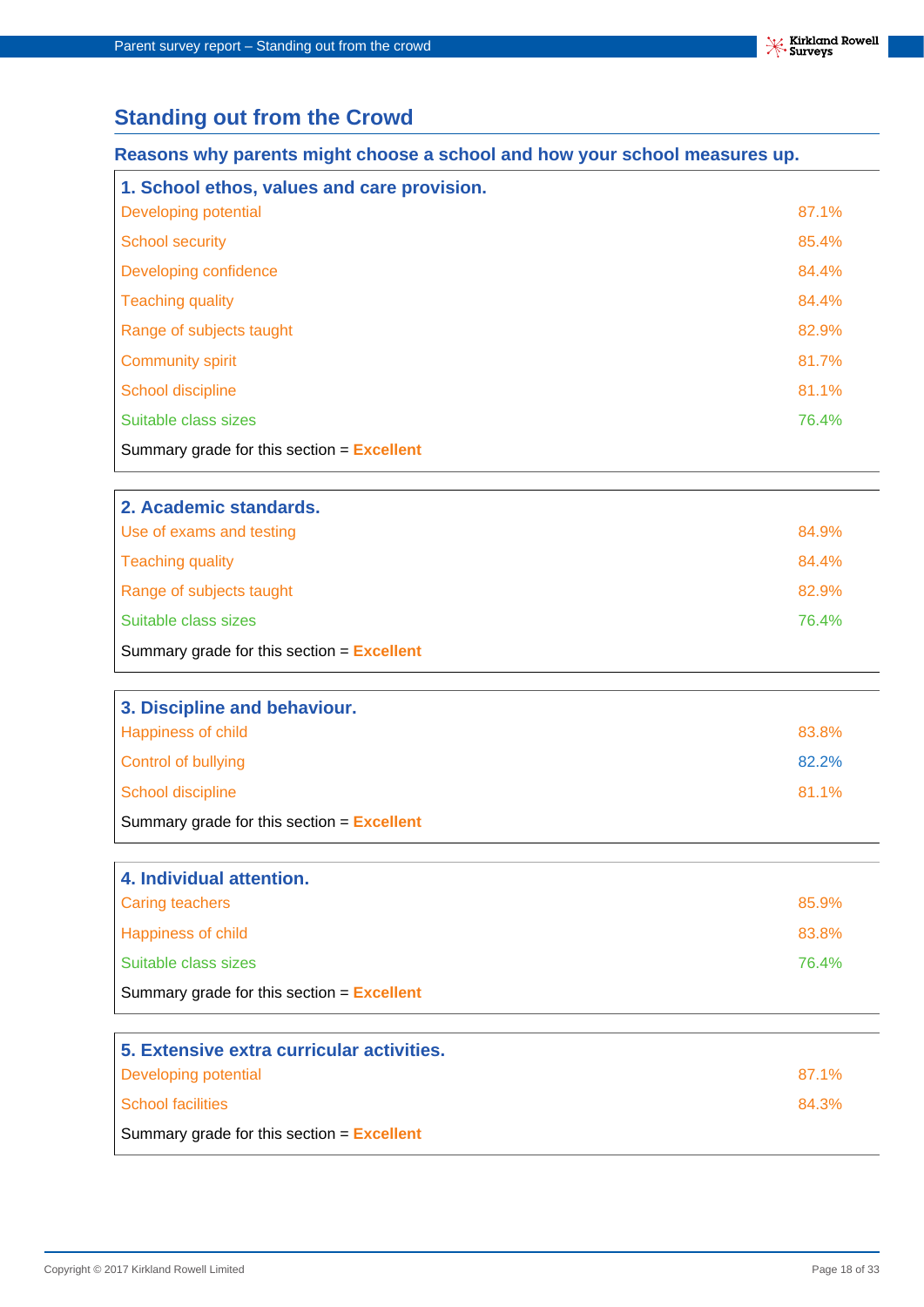| 6. Sport for all is encouraged.                     |       |
|-----------------------------------------------------|-------|
| Developing potential                                | 87.1% |
| <b>School facilities</b>                            | 84.3% |
| Summary grade for this section $=$ <b>Excellent</b> |       |
|                                                     |       |
| 7. First class facilities.                          |       |
| Computer access                                     | 87.3% |
| <b>Library facilities</b>                           | 87.3% |
| <b>School facilities</b>                            | 84.3% |
| Summary grade for this section $=$ <b>Excellent</b> |       |

#### **8. Affordability and value for money.**

Your own assessment is required here.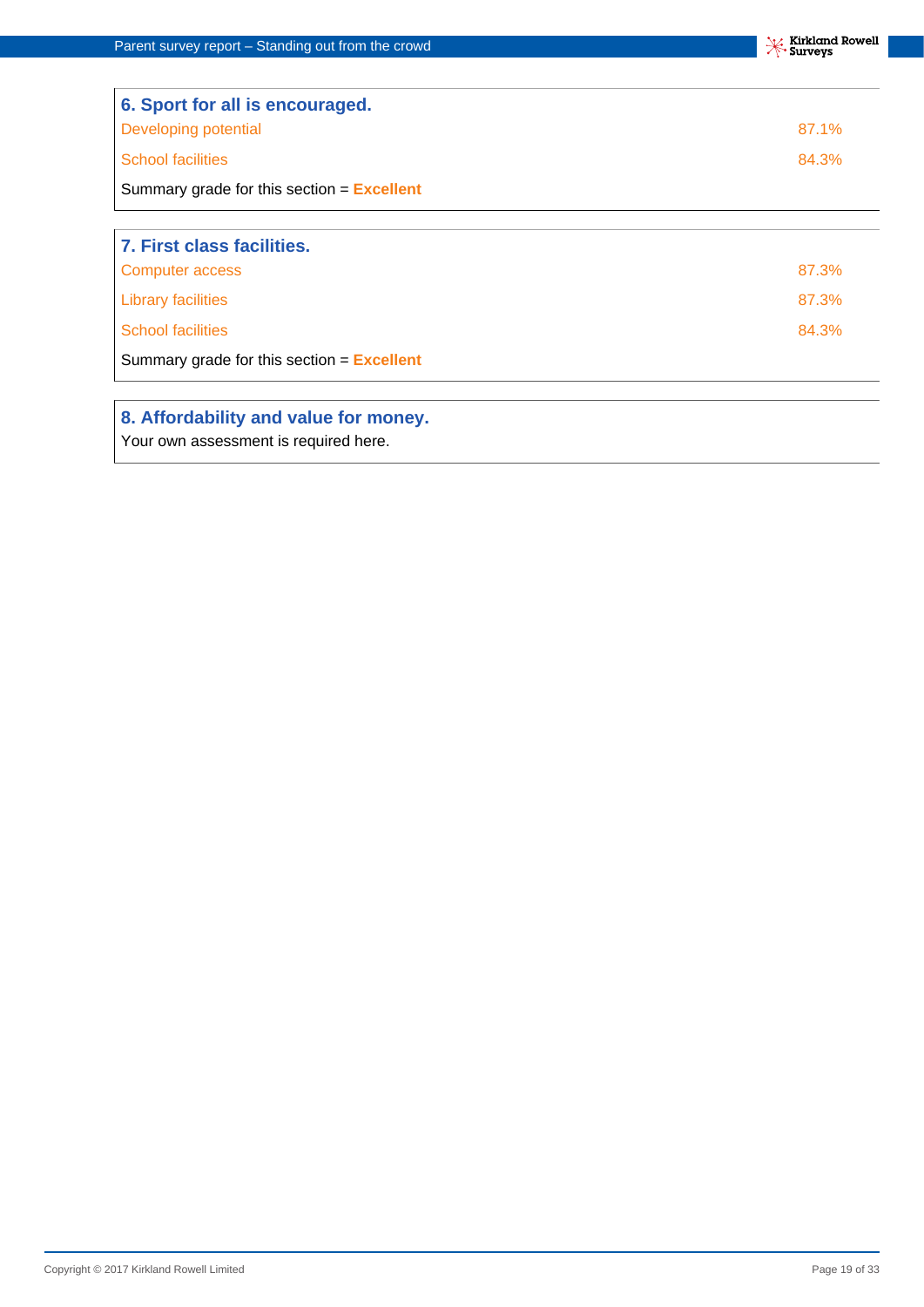## **Boarding section**

**For boarders other factors will come in to play: The following section has been especially designed to allow schools with boarding provision to gauge the percieved quality of their care for boarders; however it should also prove instructive to schools without boarding facilities.**

| <b>B1. Pastoral care.</b>                           |       |
|-----------------------------------------------------|-------|
| <b>Caring teachers</b>                              | 85.9% |
| Developing confidence                               | 84.4% |
| <b>Happiness of child</b>                           | 83.8% |
| Control of bullying                                 | 82.2% |
| <b>Community spirit</b>                             | 81.7% |
| School discipline                                   | 81.1% |
| Summary grade for this section $=$ <b>Excellent</b> |       |
|                                                     |       |
| <b>B2. Nutrition and health.</b>                    |       |
| Social health education                             | 81.6% |
| Summary grade for this section $=$ Excellent        |       |
|                                                     |       |
| <b>B3. Quality of living accommodation.</b>         |       |
| <b>School security</b>                              | 85.4% |
| Summary grade for this section $=$ Excellent        |       |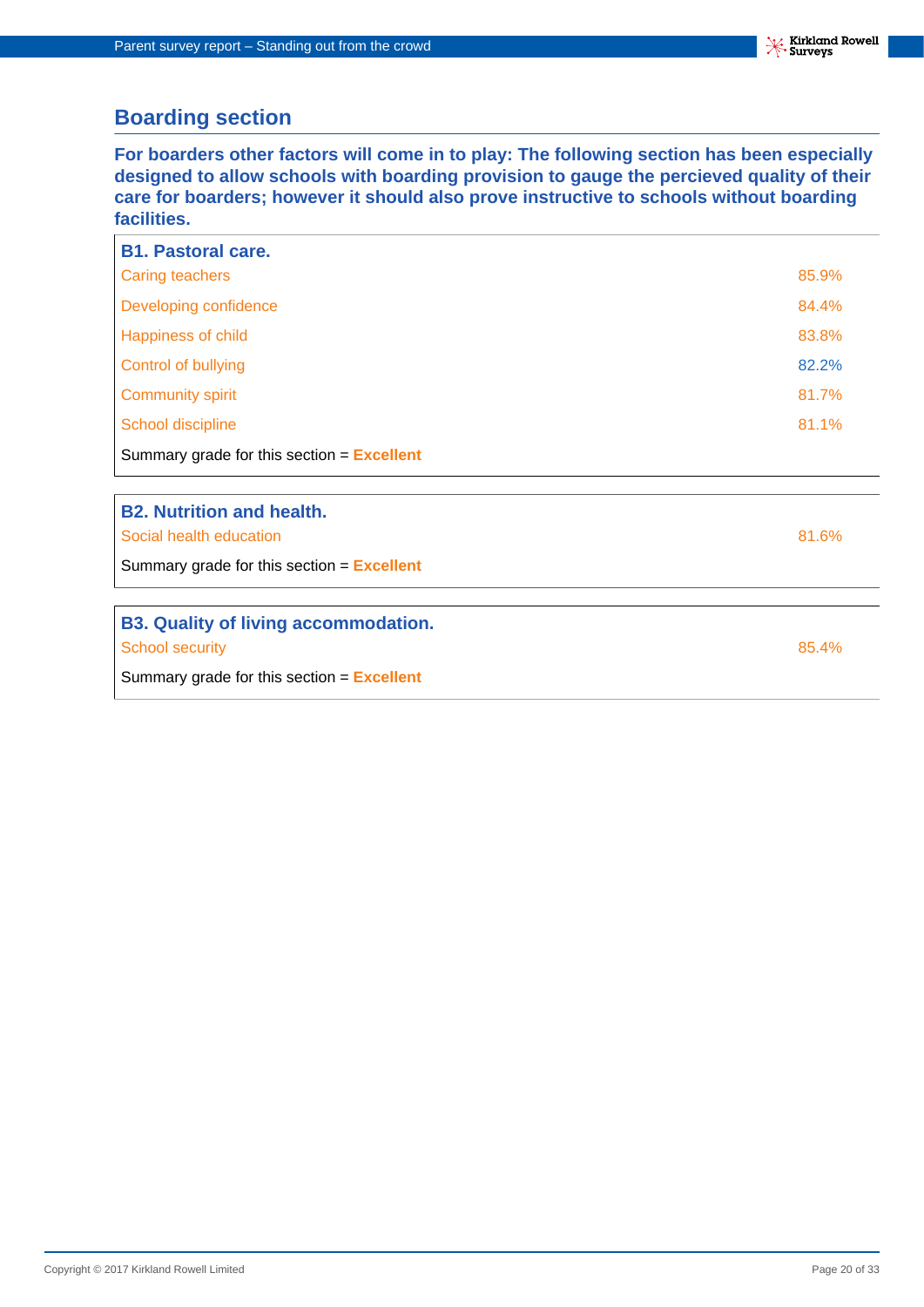# <span id="page-20-0"></span>**Unexpected results**

## **Analysis to investigate unexpected or unusual year group results**

This section of the report identifies results that were particularly unexpected or unusual that may be of interest to you.

Our research shows us that typically, average scores of many criteria do change as pupils get older; some scores improve whilst others decline, or show a dip or a spike in a particular year group. There are many reasons for why these differences occur; for example because a subject is dropped in year 9 or because some issues become more or less important as pupils progress through the school.

We are able to apply these national patterns to the scores from your school, and as a result, make a prediction of the scores we would have expected from each year group. This allows us to look at the differences between your year group scores in light of what usually happens in similar schools which enables us to more meaningfully compare the satisfaction of parents from one year group against those from another.

We have plotted your actual score for each year group against the score that we would have expected each year group to contribute, and the following pages identify those criteria where results were unexpected or unusual.

The first graph on each page shows the satisfaction scores for each year group. The line shows the score that we would have expected.

The second graph breaks this information down further by showing you how the parents from each year group scored, from 'very poor' through to 'very good'.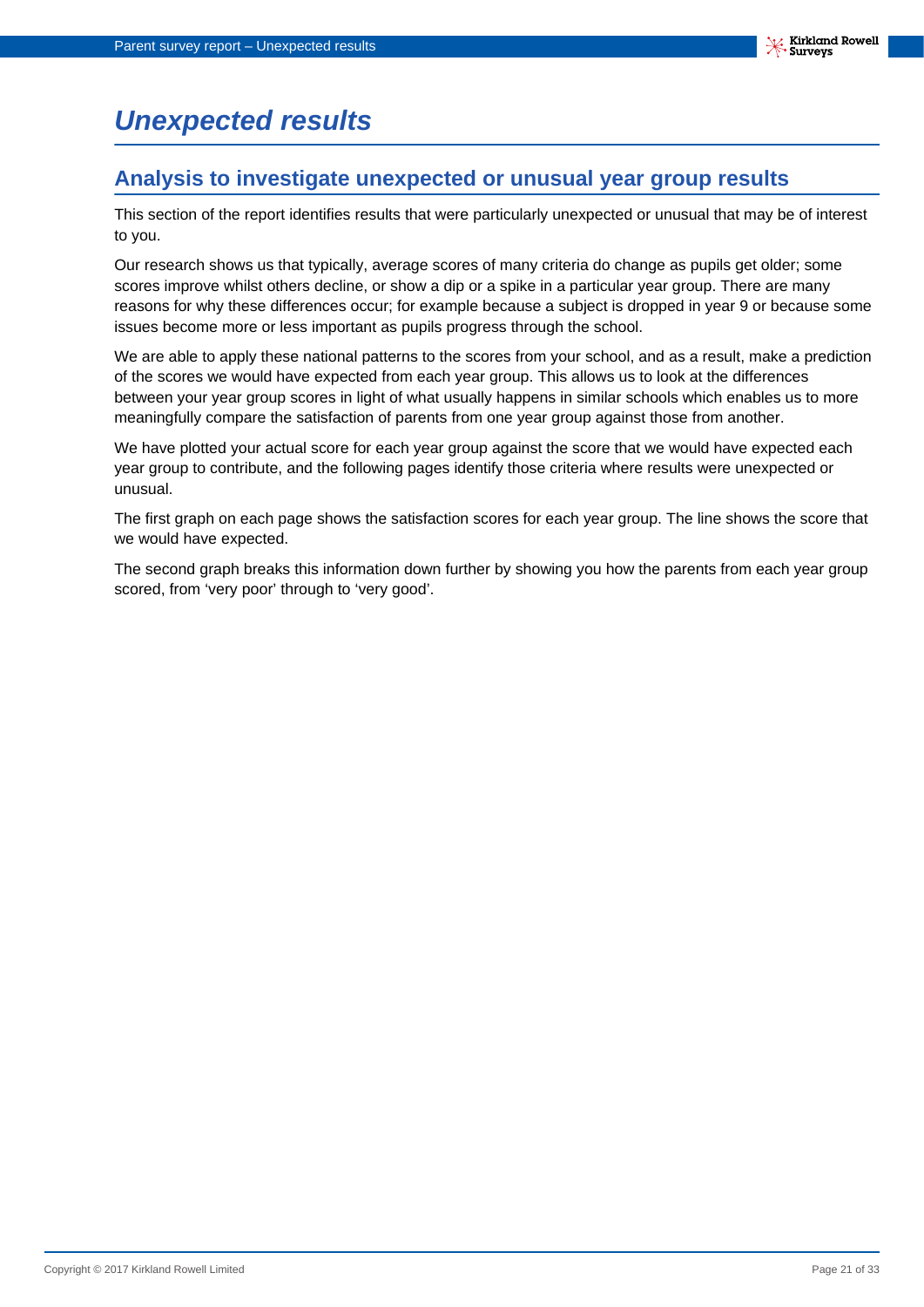## **Unexpected results for 'Suitable class sizes'**

**•** The contribution towards the score for Suitable class sizes was higher than expected for Nursery.



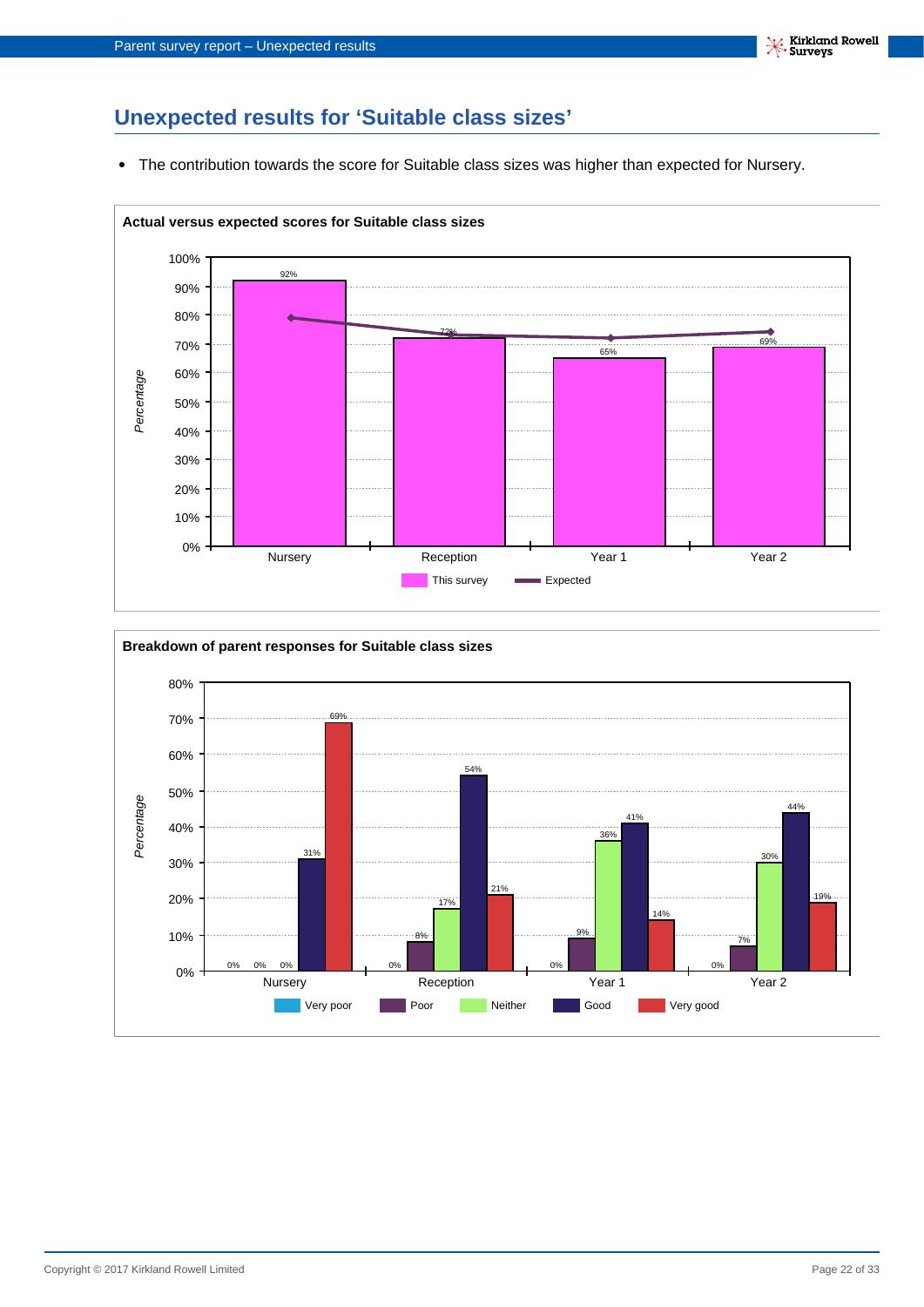# <span id="page-22-0"></span>**Standard analysis**

This section of the reports summarises parents' views on the school's performance.

## **Performance and expectations**



**•** Of the parents whose children were not in their first year at the school 38% said the school had improved over the last year and 2% thought that the school's performance was worse.



**•** Of the parents of new pupils, 2% felt that the school had not lived up to their expectations and 40% said the school was better than they had expected it to be.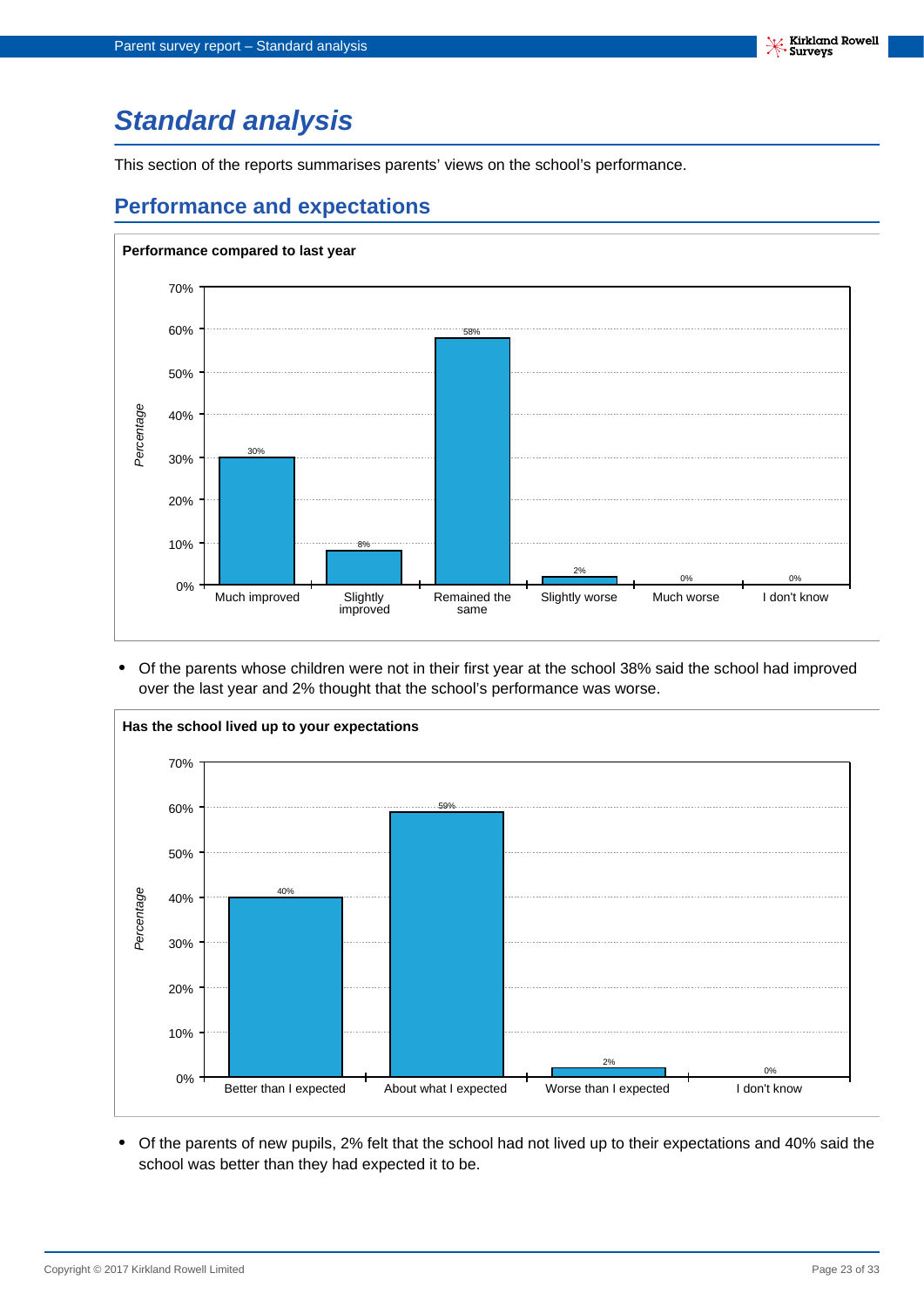## **Gender analysis**

This section of the report provides an analysis of parent scores and priorities broken down by gender, to see if there are any differences of significance worth noting.



| Non-academic criteria where<br>difference is significant | Male satisfaction score (%) | <b>Female satisfaction score (%)</b> |
|----------------------------------------------------------|-----------------------------|--------------------------------------|
| School discipline                                        | 82.1                        | 89.7 $\triangle$                     |
| School communication                                     | 78.4                        | 87.3 $\triangle$                     |
| Use of exams and testing                                 | 74.4                        | 85.0 $\triangle$                     |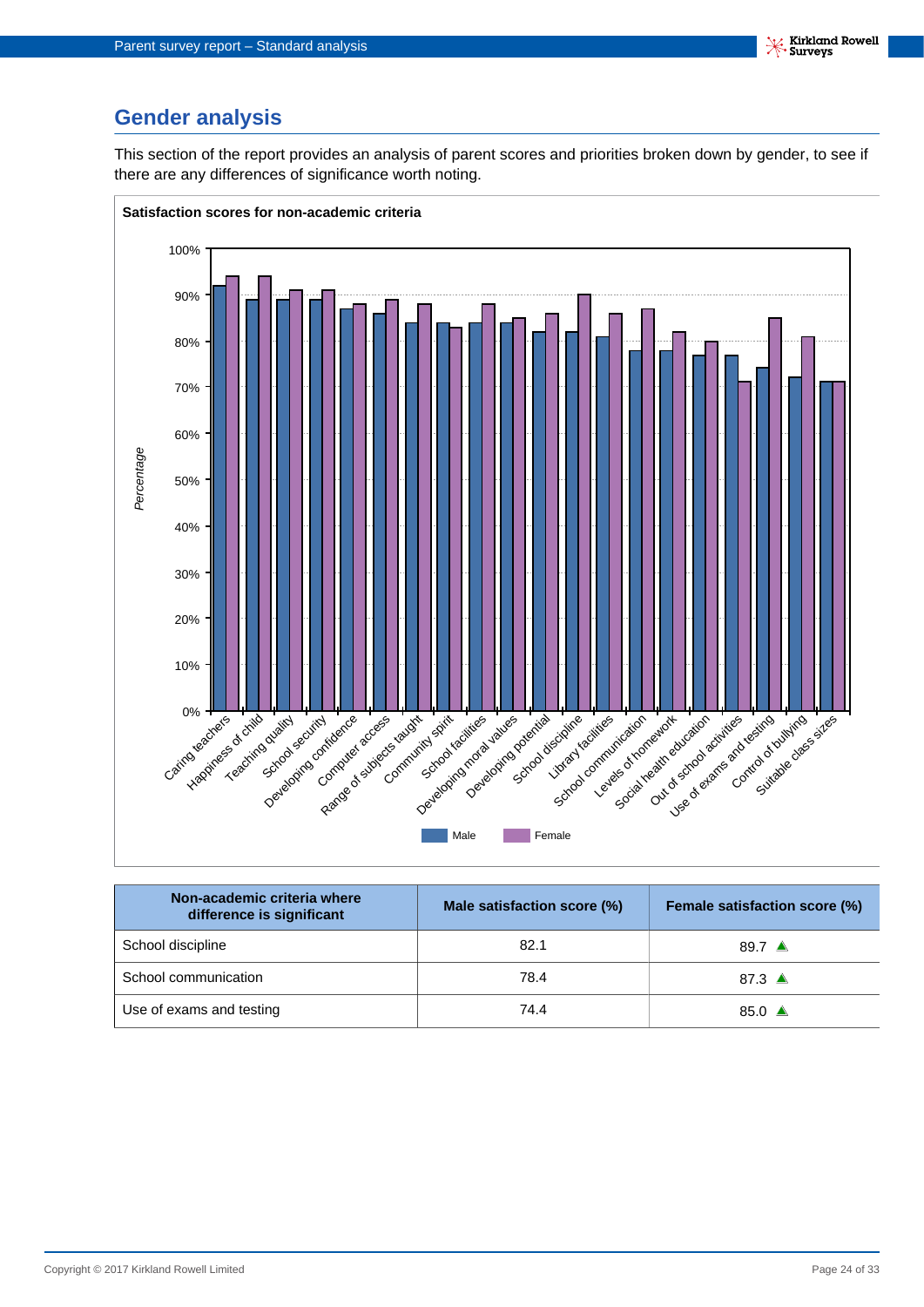## **Healthy lifestyle**

This section of the report summarises parents' perceptions of whether their children are encouraged to live healthy lifestyles.



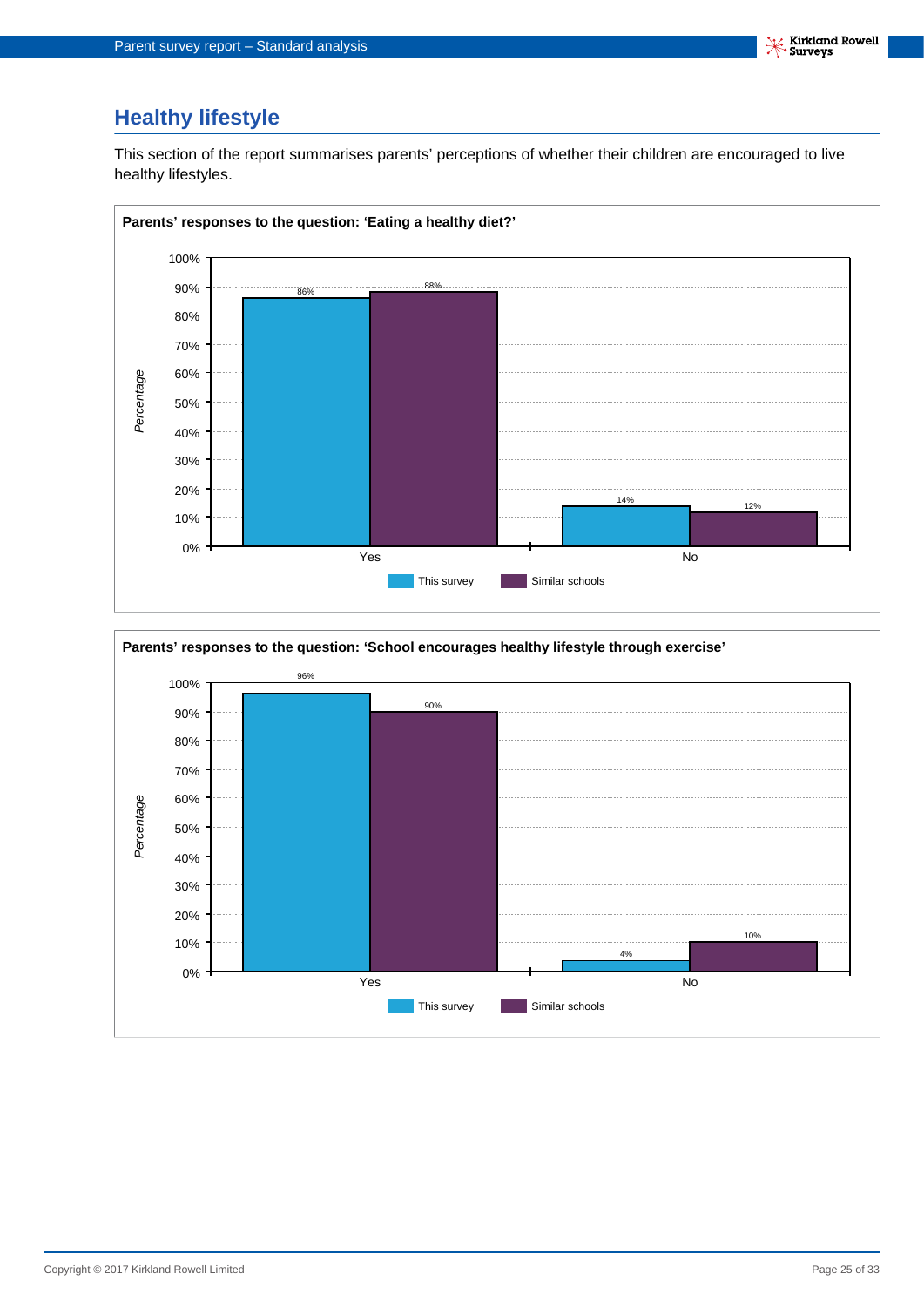## **Homework**

This section of the report provides a summary of time spent on homework broken down by year group. Comparable data is provided from the last survey and from similar schools.

For this question, schools typically achieve more than 50% of parents who choose "about right".

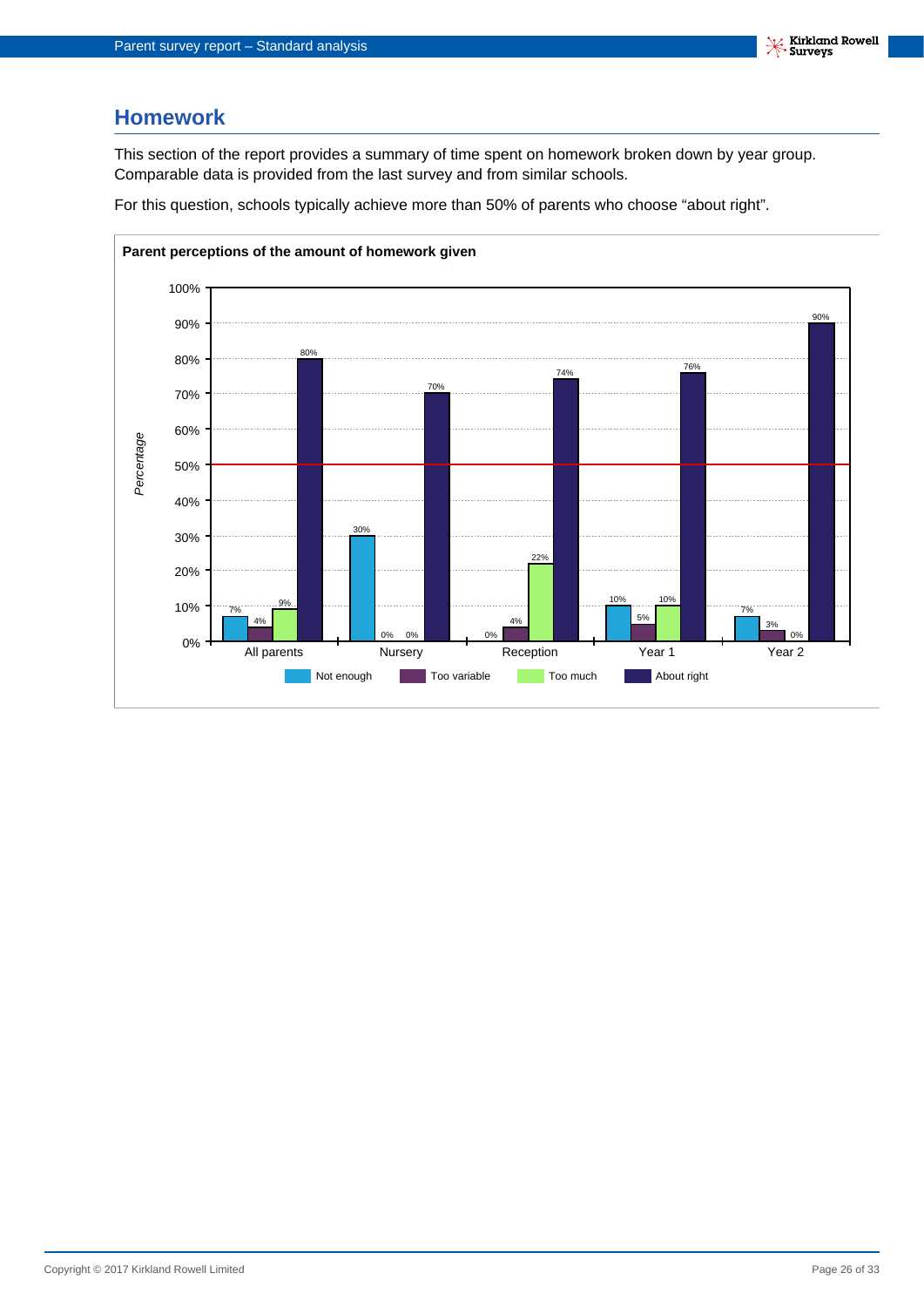# <span id="page-26-0"></span>**Year group analysis**

## **Analysis of year group scores compared to national average**

The graphs in this section of the report show the scores achieved for each of the surveyed criteria, broken down by year group, compared to the national averages. The purple line shows the scores achieved from the average of similar schools, where these averages are available. If the bar is above the line, pupils in that year group are more satisfied than the national average. If the bar is below the line, pupils in that year group are less satisfied than the national average. Any unusual results are explained in more detail in the unexpected results section of this report (see page 21).

Criteria where evidence was indicative rather than reliable are once again shown in pink.

Year groups where there were fewer than 12 respondents for a criterion are not shown. Note that the year group scores are un-weighted.

## **Year group analysis compared to national averages for non-academic criteria**

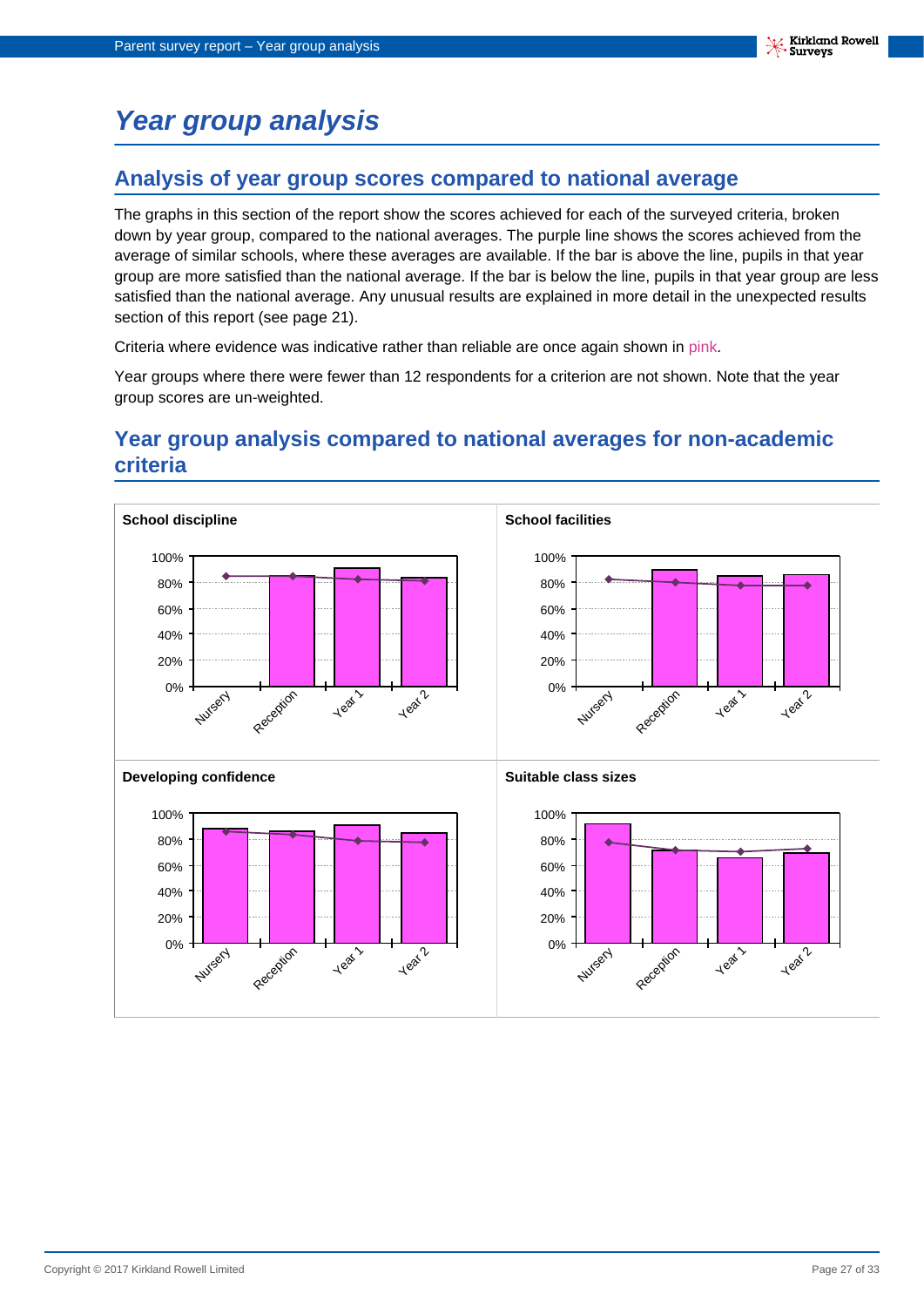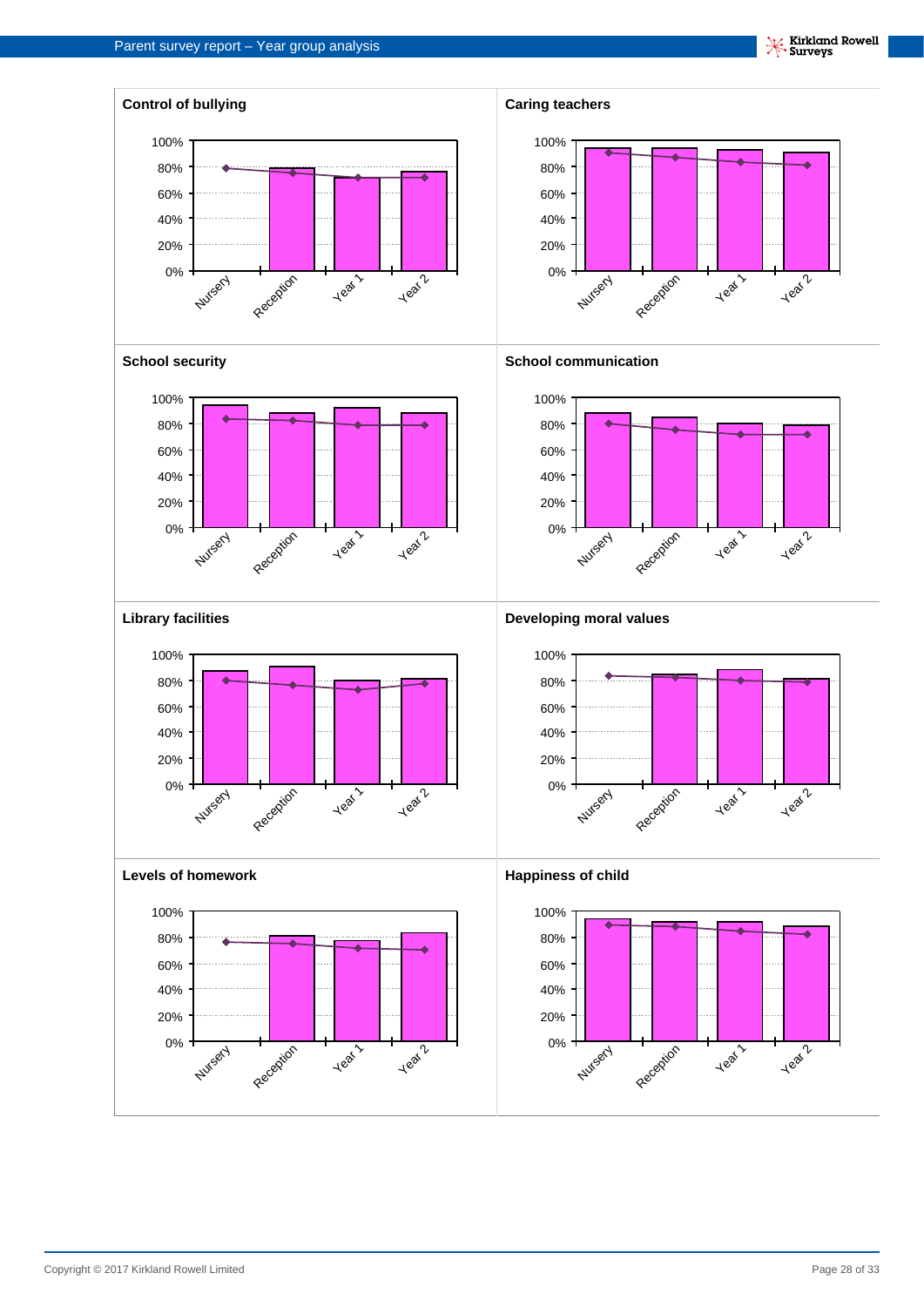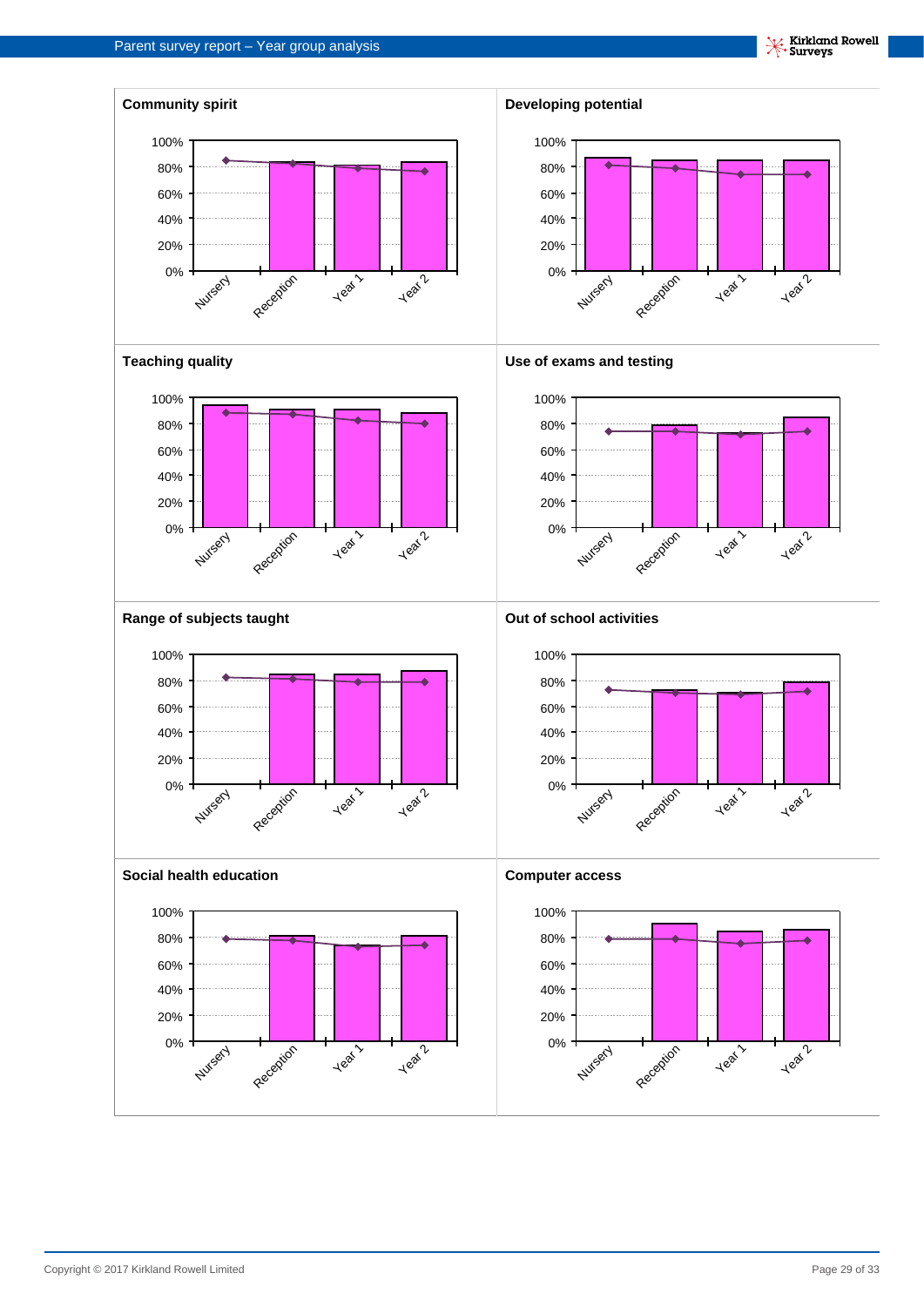# <span id="page-29-0"></span>**Appendix**

Supplementary data and score breakdowns.

## **Non-academic criteria analysis**

How parents scored the delivery and management of non-academic criteria.

| Non-academic<br>criteria   | <b>Very</b><br>poor (1) | Poor $(2)$ | Average<br>(3) | <b>Good (4)</b> | <b>Very</b><br>good (5) | No opinion<br>(N) | Graph                                            |
|----------------------------|-------------------------|------------|----------------|-----------------|-------------------------|-------------------|--------------------------------------------------|
| School discipline          | 0.0%                    | 0.0%       | 10.5%          | 41.7%           | 46.8%                   | 1.0%              | 12345N                                           |
| School facilities          | 0.0%                    | 0.0%       | 5.8%           | 46.3%           | 46.8%                   | 1.1%              | $1\ 2\ 3\ 4\ 5\ N$                               |
| Developing<br>confidence   | 0.0%                    | 2.4%       | 2.5%           | 42.4%           | 52.7%                   | 0.0%              | $1^{\circ}2^{\circ}3^{\circ}4^{\circ}5^{\circ}N$ |
| Suitable class<br>sizes    | 0.0%                    | 7.2%       | 24.1%          | 43.2%           | 20.5%                   | 4.9%              |                                                  |
| Control of<br>bullying     | 0.0%                    | 7.1%       | 21.4%          | 27.5%           | 27.3%                   | 16.7%             | 1 2 3 4 5 N                                      |
| Caring teachers            | 0.0%                    | 0.0%       | 2.2%           | 33.7%           | 64.1%                   | 0.0%              | $1\ 2\ 3\ 4\ 5\ N$                               |
| School security            | 0.0%                    | 2.4%       | 5.8%           | 29.4%           | 60.1%                   | 2.4%              | $1\ 2\ 3\ 4\ 5\ N$                               |
| School<br>communication    | 0.0%                    | 2.4%       | 15.3%          | 38.8%           | 43.5%                   | 0.0%              | 1 2 3 4 5 N                                      |
| Library facilities         | 0.0%                    | 0.0%       | 15.2%          | 37.4%           | 41.6%                   | 5.8%              | 1 2 3 4 5 N                                      |
| Developing<br>moral values | 0.0%                    | 0.0%       | 10.3%          | 44.3%           | 39.8%                   | 5.7%              | 1 2 3 4 5 N                                      |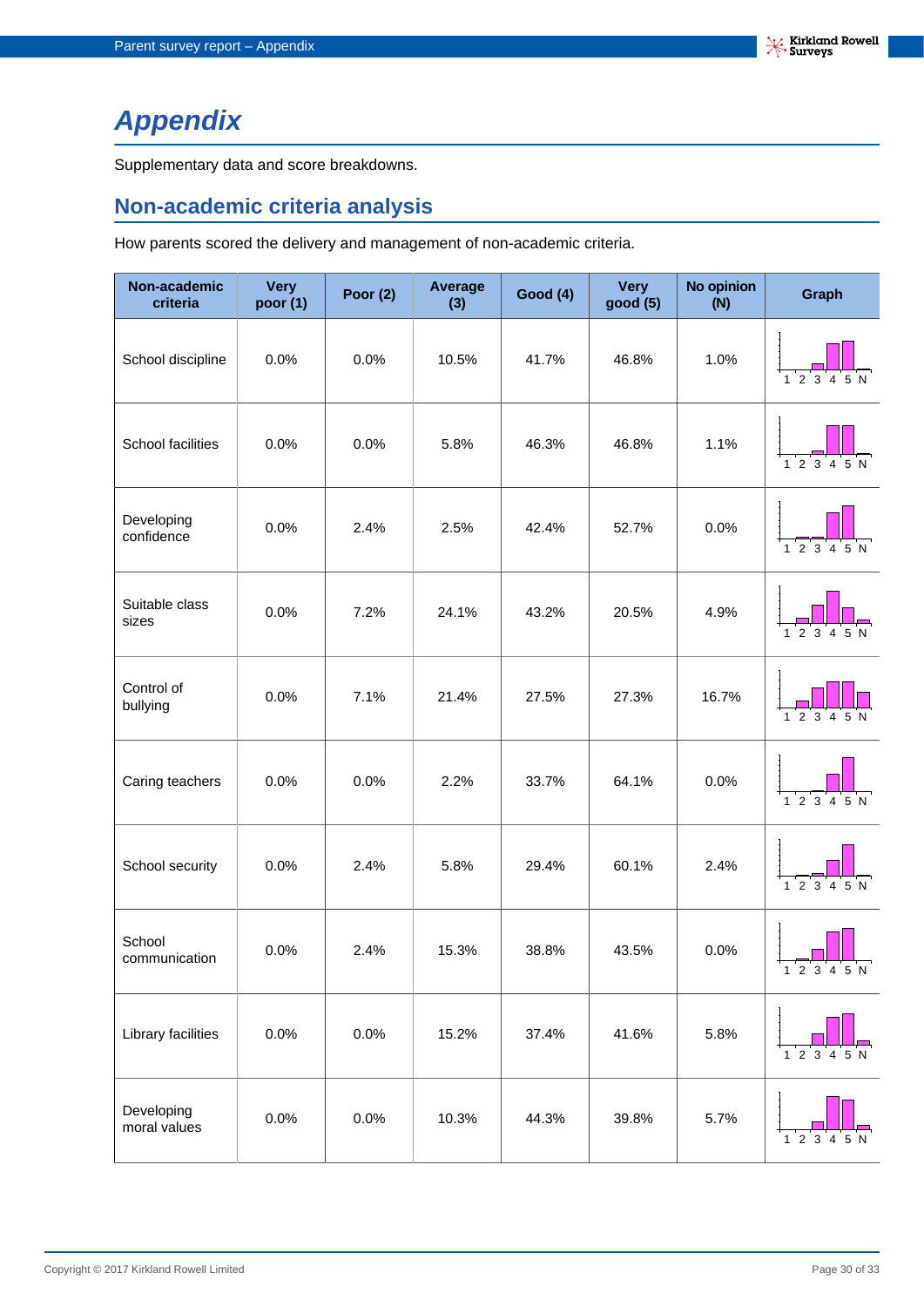| Non-academic<br>criteria    | <b>Very</b><br>poor (1) | Poor $(2)$ | Average<br>(3) | <b>Good (4)</b> | <b>Very</b><br>good (5) | No opinion<br>(N) | Graph                     |
|-----------------------------|-------------------------|------------|----------------|-----------------|-------------------------|-------------------|---------------------------|
| Levels of<br>homework       | 0.0%                    | 2.3%       | 14.4%          | 41.5%           | 35.7%                   | 6.0%              | 1 2 3 4 5 N               |
| Happiness of<br>child       | 0.0%                    | 0.0%       | 4.8%           | 30.2%           | 62.5%                   | 2.4%              | $1\ 2\ 3\ 4\ 5\ N$        |
| Community spirit            | 0.0%                    | 2.3%       | 13.7%          | 39.8%           | 38.6%                   | 5.6%              | $1\ 2\ 3\ 4\ 5\ N$        |
| Developing<br>potential     | 0.0%                    | 2.4%       | 9.6%           | 37.1%           | 46.2%                   | 4.8%              | 1 2 3 4 5 N               |
| Teaching quality            | 0.0%                    | 0.0%       | 2.4%           | 35.7%           | 59.5%                   | 2.4%              | $1\ 2\ 3\ 4\ 5\ N$        |
| Use of exams<br>and testing | 0.0%                    | 5.1%       | 10.1%          | 31.6%           | 24.1%                   | 29.0%             | <b>5N</b><br>$1\ 2\ 3\ 4$ |
| Range of<br>subjects taught | 0.0%                    | 2.4%       | 7.1%           | 36.4%           | 45.5%                   | 8.6%              | $1\ 2\ 3\ 4\ 5\ N$        |
| Out of school<br>activities | 0.0%                    | 14.3%      | 14.2%          | 36.9%           | 25.1%                   | 9.5%              | 1 2 3 4 5 N               |
| Social health<br>education  | 0.0%                    | 0.0%       | 15.4%          | 34.6%           | 23.3%                   | 26.7%             | 1 2 3 4 5 N               |
| Computer<br>access          | 0.0%                    | 0.0%       | 9.4%           | 34.1%           | 49.8%                   | 6.7%              | 1234<br>5 N               |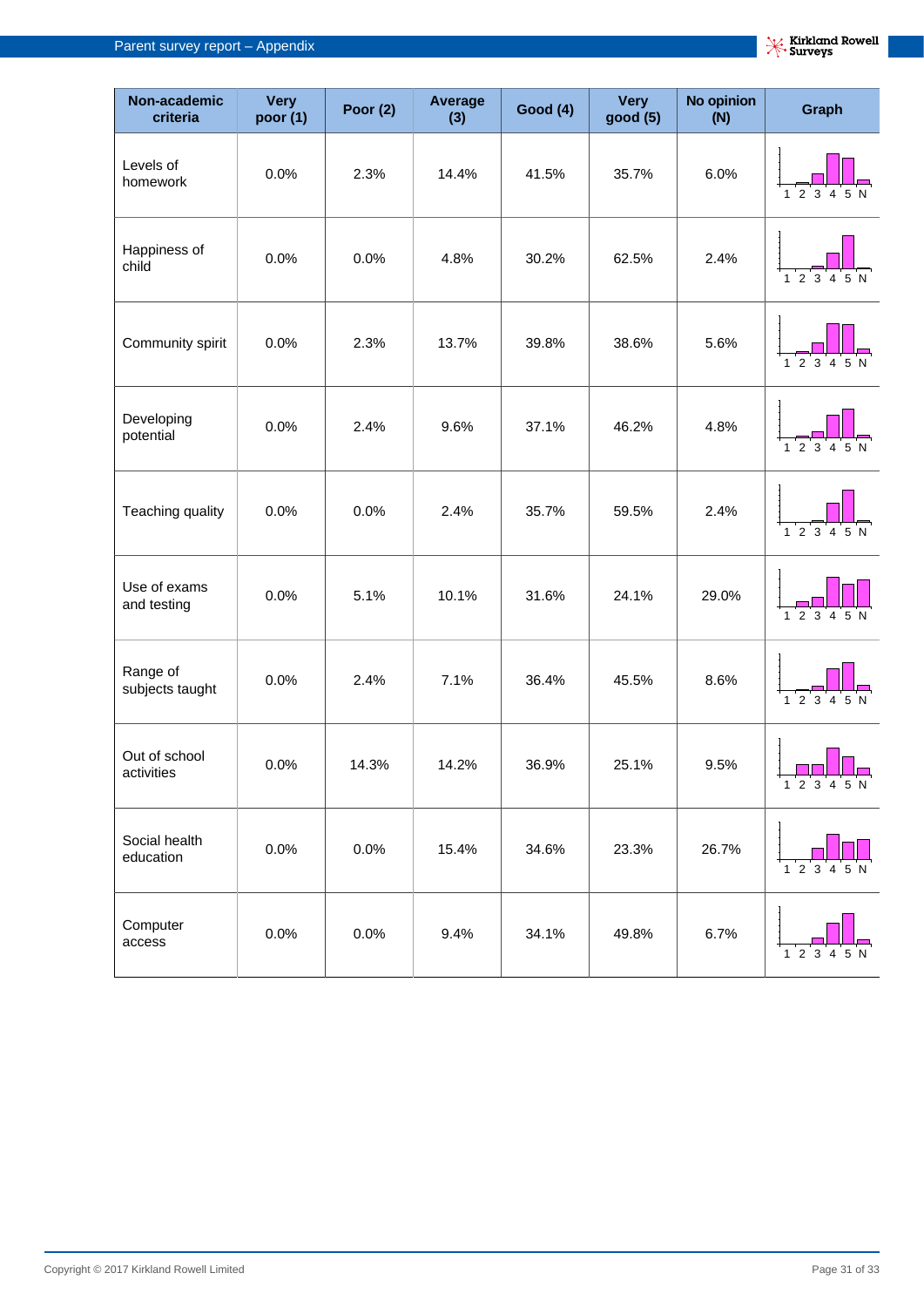## **Graphs to show raw, adjusted satisfaction scores achieved for each of the criterion surveyed, before weightings are applied.**